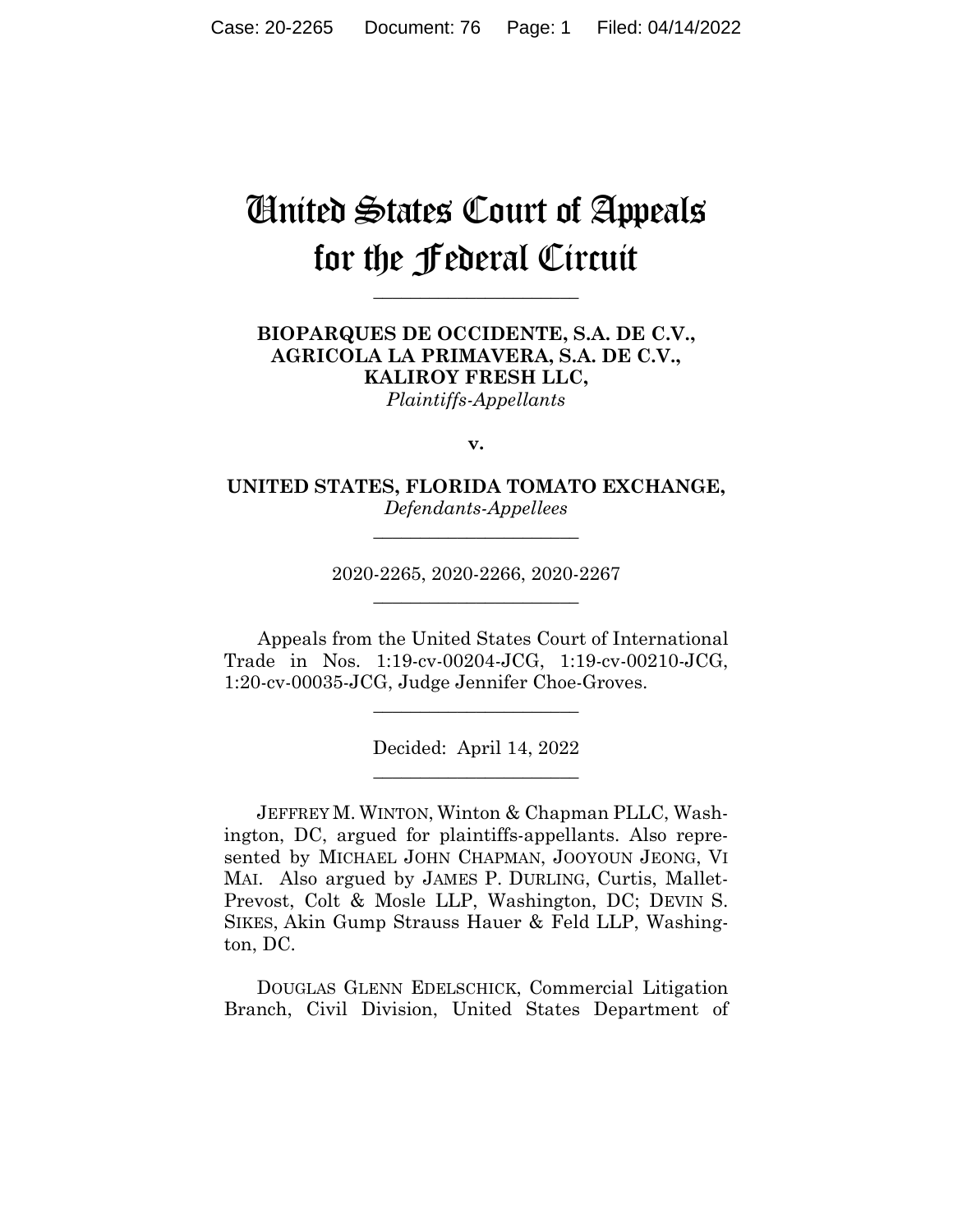Justice, Washington, DC, argued for defendant-appellee United States. Also argued by ROBERT R. KIEPURA. Also represented by BRIAN M. BOYNTON, PATRICIA M. MCCARTHY, FRANKLIN E. WHITE, JR.; EMMA T. HUNTER, Office of the Chief Counsel for Trade Enforcement & Compliance, United States Department of Commerce, Washington, DC.

 MARY JANE ALVES, Cassidy Levy Kent USA LLP, Washington, DC, argued for defendant-appellee The Florida Tomato Exchange. Also represented by JAMES R. CANNON, JR., ULRIKA K. SWANSON, JONATHAN M. ZIELINSKI.

Before DYK, PROST, and TARANTO, *Circuit Judges*.

 $\mathcal{L}_\text{max}$  and  $\mathcal{L}_\text{max}$  and  $\mathcal{L}_\text{max}$  and  $\mathcal{L}_\text{max}$ 

## TARANTO, *Circuit Judge*.

In 1996, the U.S. Department of Commerce initiated an investigation into whether fresh tomatoes from Mexico were being sold in the United States at less than fair value. After the International Trade Commission (ITC) made a preliminary determination of injury to a domestic industry from the sale of such tomatoes, Commerce made a preliminary determination that the tomatoes were being, or were likely to be, sold in the U.S. at less than fair value. On the day Commerce issued its preliminary dumping determination, exporters accounting for substantially all exports of fresh tomatoes from Mexico ("the Mexican parties") signed an agreement with Commerce to suspend the investigation. Pursuant to that 1996 Agreement, and 2002, 2008, and 2013 successor agreements, the signatories were required, among other things, to sell their products in the U.S. at minimum "reference" prices.

In the spring of 2019, Commerce withdrew from the 2013 Agreement, as authorized by its terms, and resumed the investigation. But the parties soon executed a new agreement (the 2019 Agreement), which suspended the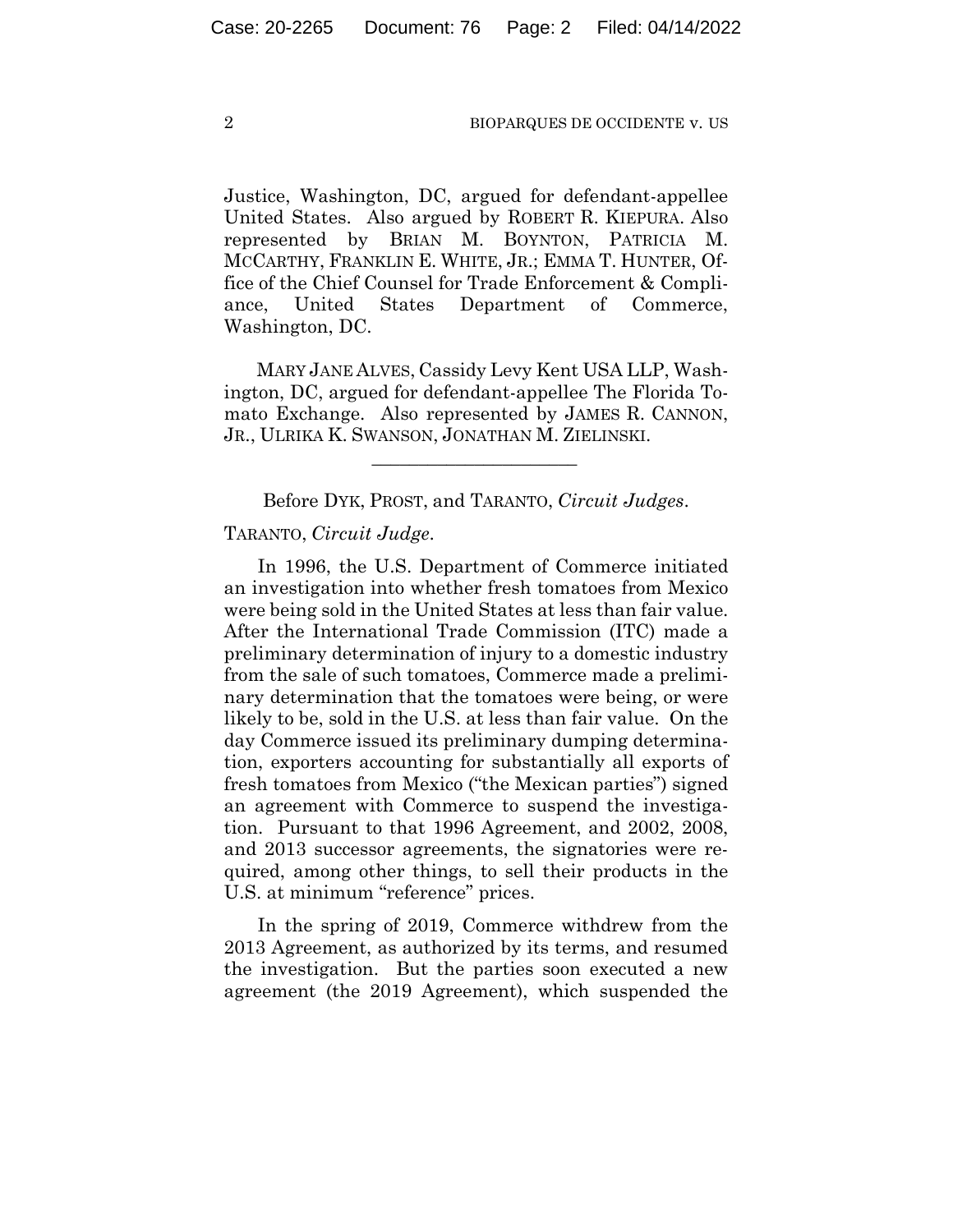investigation, set higher minimum reference prices, required (generally speaking) that the dumping margin of each signatory's individual entries not exceed 15% of the dumping margin of its entries examined during the investigation, and provided for compliance reviews based on regular submissions of information from the Mexican parties. Shortly after the execution of the 2019 Agreement, however, domestic tomato producers asked Commerce to continue the investigation, which it did, as required by statute upon receipt of such requests. Commerce then reached a final determination that fresh tomatoes from Mexico were being, or were likely to be, sold in the U.S. at less than fair value, and it calculated estimated dumping margins, and the ITC made a final determination of material injury to a domestic industry. An antidumping duty order based on the final determination has not issued, however, because the 2019 Agreement remains in effect.

The present appeals arise from three complaints filed in the U.S. Court of International Trade (Trade Court or USCIT) challenging Commerce's termination of the 2013 Agreement, continuation of the investigation, and final determination. Each of the three complaints was filed jointly by the firms we will call "Bioparques" collectively—Bioparques de Occidente, S.A. de C.V. and Agricola La Primavera, S.A. de C.V., which are Mexican exporters of fresh tomatoes and signatories to the 2019 Agreement, and Kaliroy Fresh LLC, which is a U.S. importer of fresh tomatoes from Mexico. Each complaint asserted a different statutory basis of jurisdiction. The Trade Court dismissed all claims under USCIT Rule 12(b)(1) for want of the case or controversy required by Article III of the Constitution. It held that (a) Bioparques's claims regarding the termination of the 2013 Agreement became moot upon the execution of the 2019 Agreement and (b) Bioparques's claims regarding the final determination in the continued investigation were not ripe because Bioparques suffered no concrete injury until an antidumping duty order based on that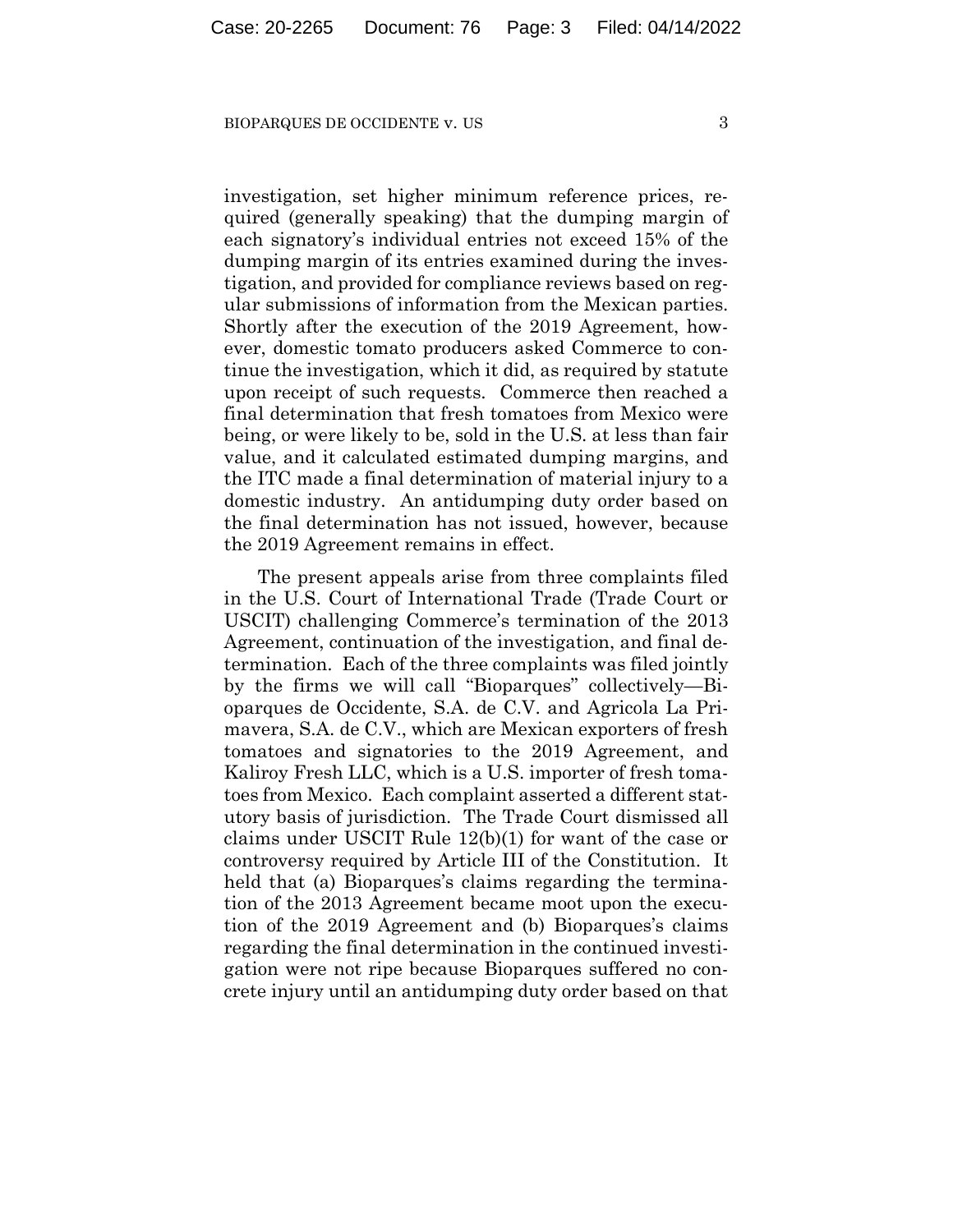determination issued, which had not occurred and could not occur while the 2019 Agreement was in force. *Bioparques de Occidente, S.A. de C.V. v. United States*, 470 F. Supp. 3d 1366 (Ct. Int'l Trade 2020). Bioparques appeals.

We hold as follows. As to Bioparques's challenge to the termination of the 2013 Agreement, we rely on the opinion we issue today in *Confederacion de Asociaciones Agricolas del Estado de Sinaloa, A.C. v. United States*, No. 2020-2232 to conclude that Bioparques has stated no plausible challenge to that termination, so this challenge must be dismissed under USCIT Rule 12(b)(6). As to Bioparques's challenges to Commerce's final determination in the continued investigation (both the results and the process), we draw two conclusions. First, we conclude that this challenge presents a case or controversy that is justiciable under Article III of the U.S. Constitution. Second, we conclude that the Tariff Act of 1930 provides jurisdiction for the Trade Court to review the final determination at issue here even before an antidumping duty order has been published. We remand to the Trade Court to address the merits of Bioparques's claims regarding the final determination.

I

## A

The Tariff Act of 1930 allows Commerce to initiate an investigation to determine whether imported merchandise is being sold in the U.S. at less than fair value (dumped). Tariff Act of 1930, Pub. L. No. 71-361, 46 Stat. 590 (codified as amended in scattered sections of 19 U.S.C.). After Commerce initiates an investigation into some defined class of imported goods, the ITC is to determine whether there is a "reasonable indication" that a U.S. industry is materially injured or threatened with material injury, or the establishment of an industry in the U.S. is materially retarded, due to non-negligible amounts of the imports. 19 U.S.C.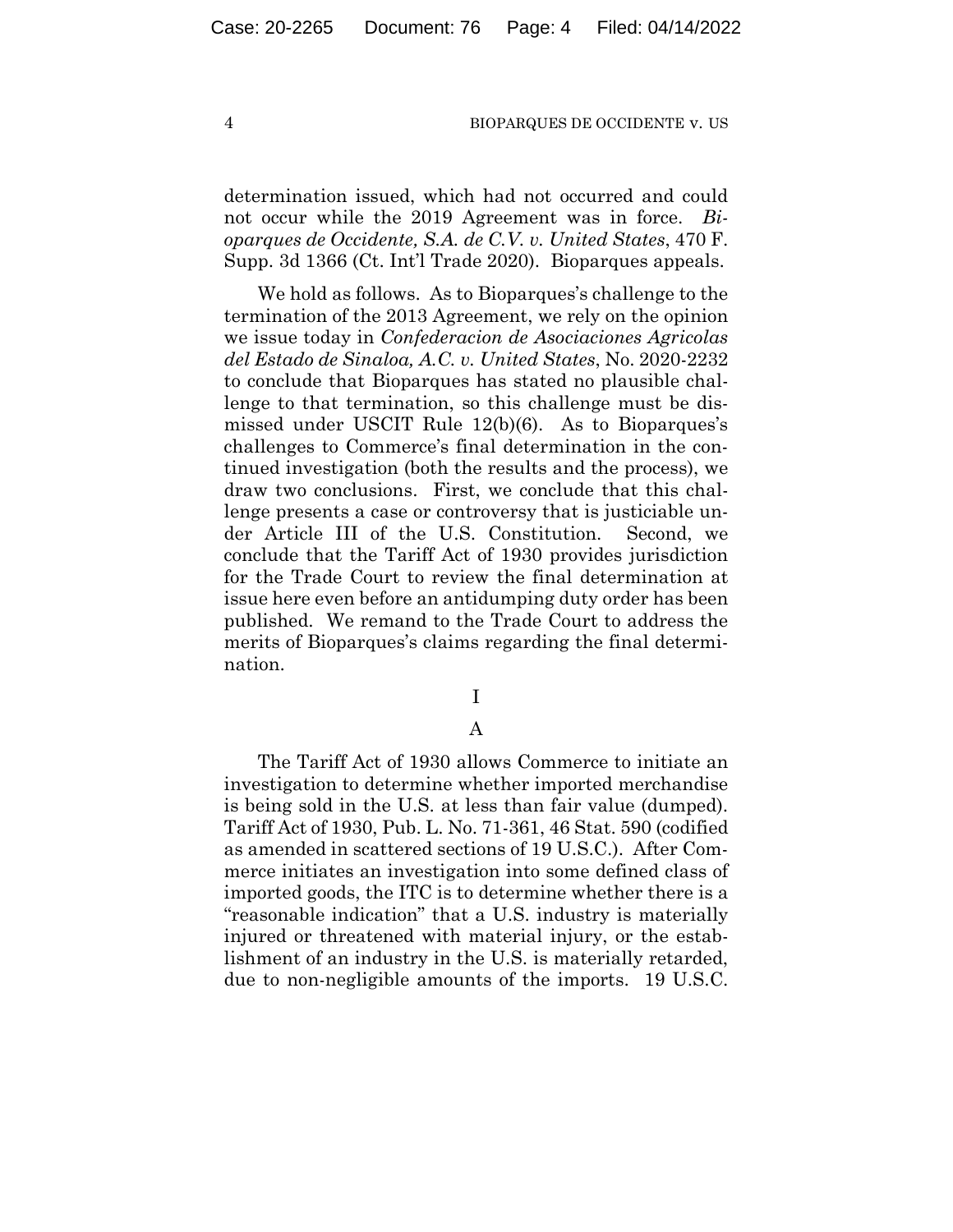$§ 1673b(a)(1).$ <sup>1</sup> If the ITC's determination is affirmative, Commerce is to make a preliminary determination of whether there is a "reasonable basis to believe or suspect" that the subject merchandise is been sold, or is likely to be sold, at less than fair value.  $\S 1673b(b)(1)(A)$ . If Commerce's preliminary determination is also affirmative, Commerce then is to calculate the estimated weighted average dumping margins, *i.e.*, the amount by which the normal value (roughly, home-country value) of the merchandise exceeds the export price (roughly, U.S. price), and it orders the posting of a cash deposit or bond for each entry based on those margins, as well as the suspension of liquidation (the final computation of duties) of entries subject to the determination.  $\S 1673b(d)(1)$ , (2).

Ordinarily, Commerce then continues the investigation and, within 75 days of the preliminary determination, makes a final determination of whether the merchandise is being, or is likely to be, sold in the U.S. at less than fair value.  $§ 1673d(a)(1)$ . If it finds such sales, it calculates estimated weighted average dumping margins for each exporter individually investigated and an estimated allothers rate for those not individually investigated. § 1673d(c)(1)(B). The ITC then makes its final injury determination.  $\S 1673d(b)(1)$ . If both determinations are affirmative, Commerce issues an antidumping duty order that directs customs officers to assess an antidumping duty equal to the margins calculated in the final determination.  $§ 1673d(c)(2);$   $§ 1673e(a).$ 

These appeals concern a congressionally authorized departure from that ordinary course of proceedings. If Commerce determines that "extraordinary circumstances" are present, it may suspend an investigation upon the

<sup>1</sup> Hereafter we generally (though not always) cite sections of Title 19 without including "19 U.S.C." Other statutory citations include the U.S. Code title number.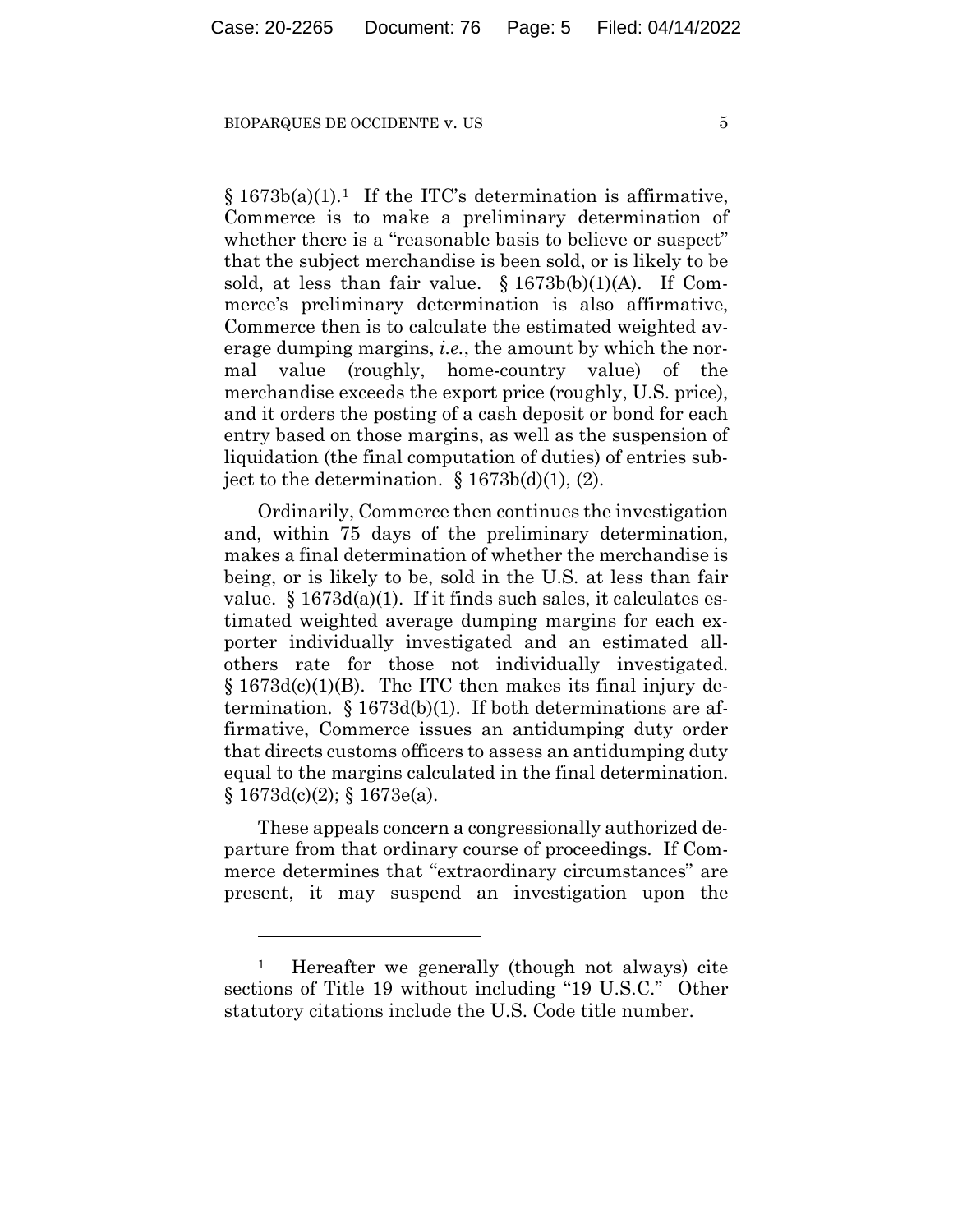execution of a suspension agreement, pursuant to § 1673c(c), with "substantially all" exporters of the subject merchandise (defined as not less than 85% of exporters by value or volume, *see* § 1673c(c)(1); 19 C.F.R. § 351.208(c)). The agreement must eliminate the injurious effects of the sales at issue and ensure that the amount by which the normal value of the merchandise exceeds the export price does not exceed 15% of the dumping margin of the lessthan-fair-value entries examined during the investigation.  $§ 1673c(c)(1)(B)$ . Once the agreement is executed, Commerce releases the cash deposits or bonds and terminates the suspension of liquidation. § 1673c(f). Within 20 days of the publication of a suspension agreement, however, if continuation of the investigation is requested either by "an exporter or exporters accounting for a significant proportion of exports to the United States of the subject merchandise" or by another designated "interested party" (specifically, any of various domestic-industry entities), Commerce "shall continue the investigation" and proceed toward a final determination.  $\S 1673c(g).^2$  But even if the final determination in the continued investigation is

<sup>2</sup> Besides the specified exporters, the statute authorizes "an interested party described in subparagraph (C),  $(D)$ ,  $(E)$ ,  $(F)$ , or  $(G)$  of  $\lbrack \S \rbrack$  1677(9)] which is a party to the investigation" to request continuation.  $\S 1673c(g)(2)$ . The first four referred-to provisions address "domestic like product" entities—manufacturers, producers, and wholesalers of a domestic like product, unions or similar worker groups, and certain associations such as trade associations.  $\S 1677(9)(C)$ , (D), (E), (F). The fifth provision refers to a coalition or trade association of processors (with or without producers or growers) of "a processed agricultural product" when an investigation involves a (domestic) industry engaged in producing such a product. § 1677(9)(G); *see*   $\S 1677(9)(4)(A)$ , (E). We hereafter refer to the five groups as "domestic-industry entities" for simplicity.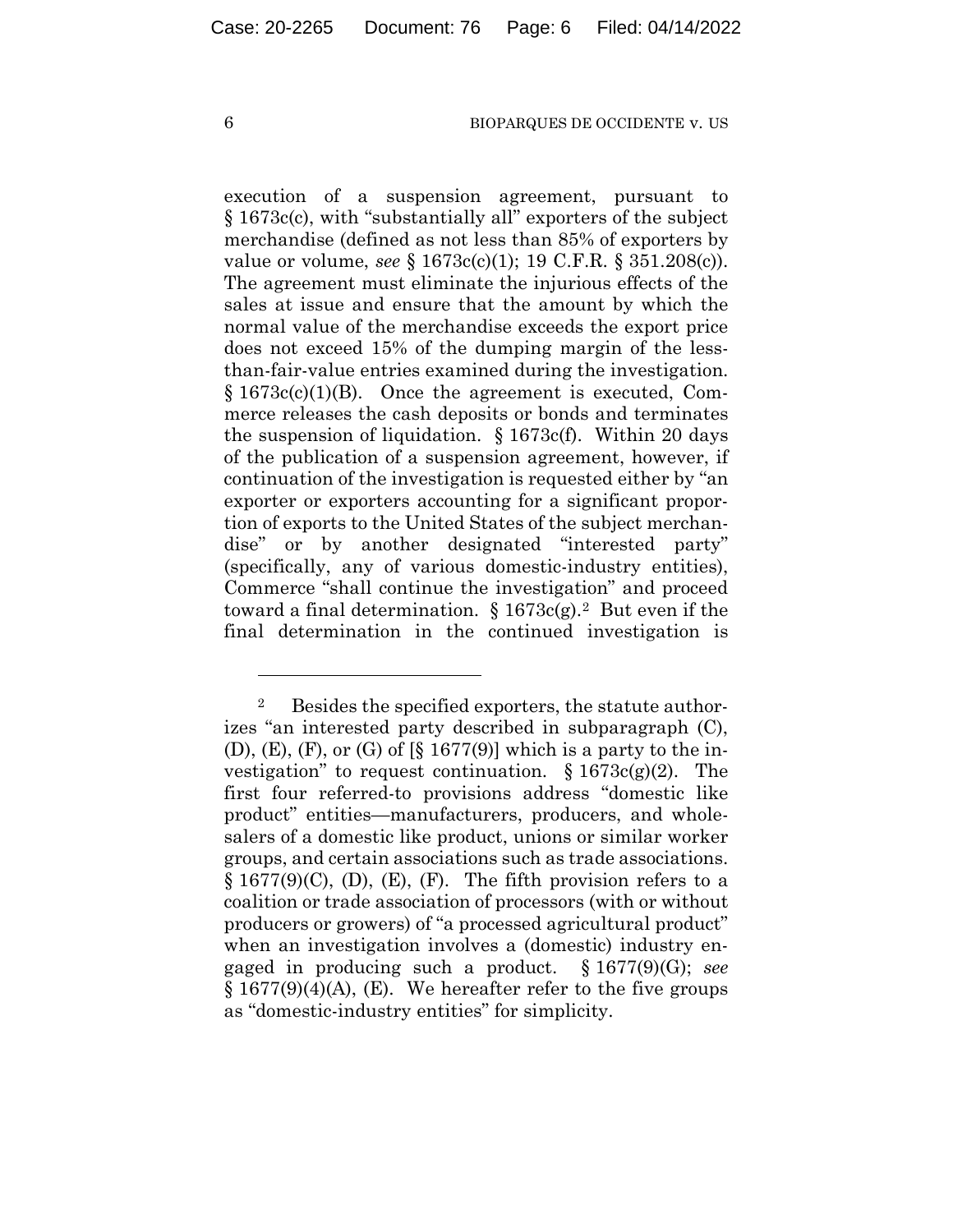affirmative, Commerce may not issue an antidumping duty order as long as the suspension agreement remains in force and continues to meet statutory requirements.  $§ 1673c(f)(3)(B).$ 

### B

Commerce initiated an investigation in April 1996 to determine whether fresh tomatoes from Mexico were being sold in the U.S. at less than fair value. Initiation of Antidumping Duty Investigation: Fresh Tomatoes from Mexico, 61 Fed. Reg. 18,377 (Apr. 25, 1996). After the ITC made a preliminary determination of injury to a U.S. industry in May 1996, Commerce issued a preliminary determination finding a reasonable basis to believe that imported tomatoes from Mexico were being sold, or were likely to be sold, in the U.S. at less than fair value. Notice of Preliminary Determination of Sales at Less Than Fair Value and Postponement of Final Determination: Fresh Tomatoes From Mexico, 61 Fed. Reg. 56,608 (Nov. 1, 1996) (*Preliminary Determination*). Pursuant to § 1673b(d)(1)(A), Commerce calculated an "estimated weighted average dumping margin" for each exporter that was individually investigated and an "estimated all-others rate." Because the three plaintiffs before us here were not individually investigated, they were subject to the all-others rate.

On the same day, Commerce announced that it had signed a suspension agreement (the 1996 Agreement) pursuant to  $\S 1673c(c)$  with exporters accounting for substantially all exports of fresh tomatoes from Mexico. Suspension of Antidumping Investigation: Fresh Tomatoes From Mexico, 61 Fed. Reg. 56,618 (Nov. 1, 1996). One signatory to the agreement was Asociación Mexicana de Horticultura Protegida, A.C. (AMHPAC), of which, it is undisputed before us, Bioparques de Occidente and Agricola la Primavera are members. The 1996 Agreement suspended the anti-dumping investigation, authorized the release of the cash deposits or bonds and the termination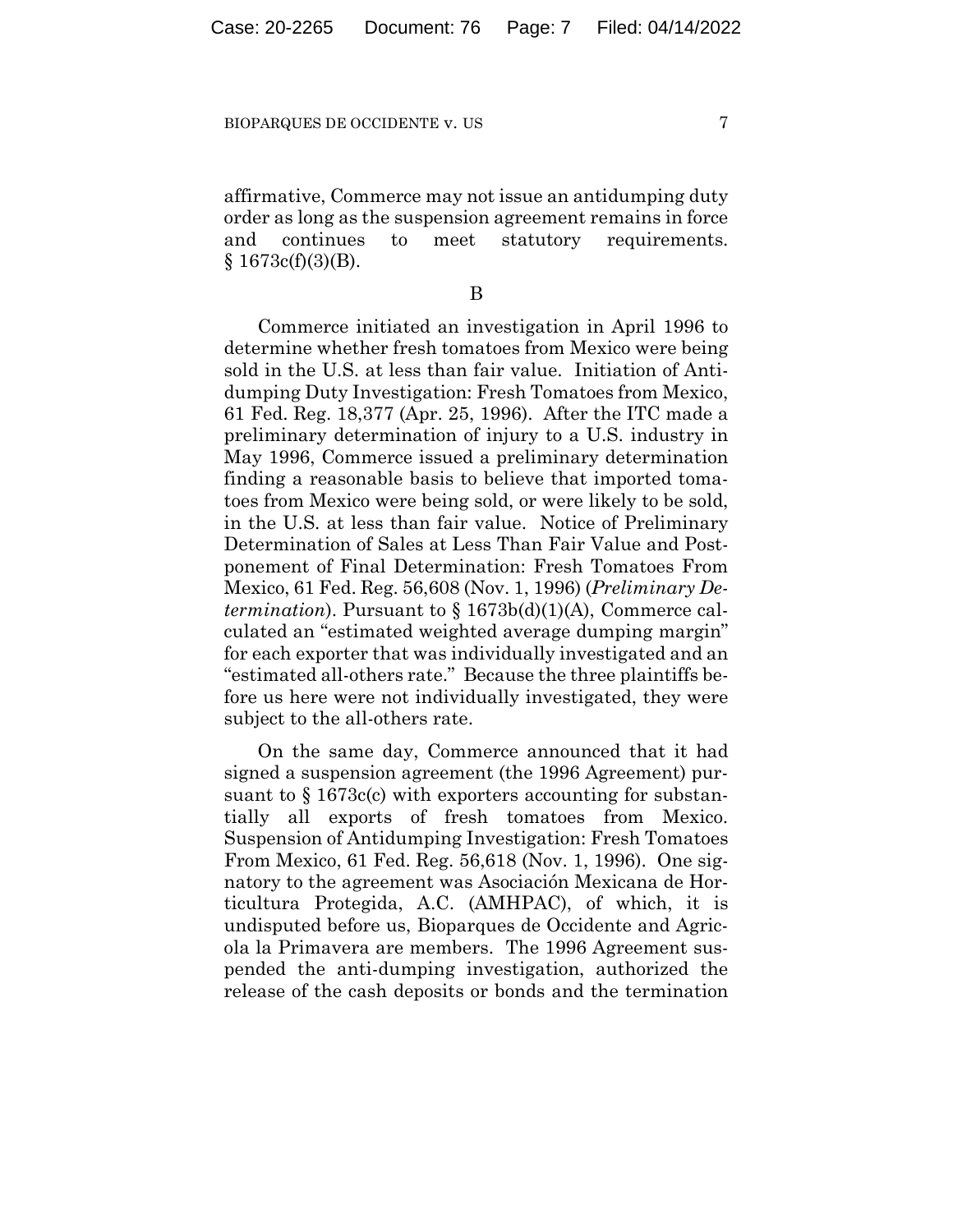of suspension of liquidation, and required that exporters sell their tomatoes in the U.S. at or above specified reference prices. *Id.* at 56,618–19. The reference prices were calculated as the average of the lowest average monthly prices in the U.S. market in 1992–1994. *Id.* at 56,620–21 (Appendix A).

In May 2002, a significant percentage of Mexican signatories provided notice of their withdrawal from the agreement, and as a result the Agreement no longer covered substantially all imports of fresh tomatoes from Mexico. Commerce terminated the Agreement pursuant to § 1673c(i)(1), announced its intention to suspend liquidation and to require deposits under  $\S 1673b(d)(1)(B)$  based on the 1996 preliminary-determination rates, and resumed the investigation. But in December 2002, another suspension agreement was reached. Suspension of Antidumping Investigation: Fresh Tomatoes From Mexico, 67 Fed. Reg. 77,044 (Dec. 16, 2002). The sequence repeated itself in 2008 and 2013, leading to the 2008 and 2013 Agreements.

On February 6, 2019, Commerce notified the Mexican signatories of its intent to withdraw from the 2013 Agreement. On May 7, 2019, Commerce withdrew from the 2013 Agreement, resumed the antidumping investigation, ordered a suspension of liquidation, and required cash deposits based on the 1996 preliminary-determination rates. In resuming the 20-year-old investigation, Commerce selected as mandatory respondents a new group of Mexican exporters, including Bioparques de Occidente. Fresh Tomatoes From Mexico: Suspension of Antidumping Investigation, 84 Fed. Reg. 49,987, 49,988 (Sept. 24, 2019).

When Commerce withdrew from the 2013 Agreement, several associations of individual Mexican fresh tomato growers (including AMHPAC) sued in the Trade Court and asked for a preliminary injunction against the withdrawal and investigation resumption. In June 2019, the Trade Court denied the request for insufficient showings of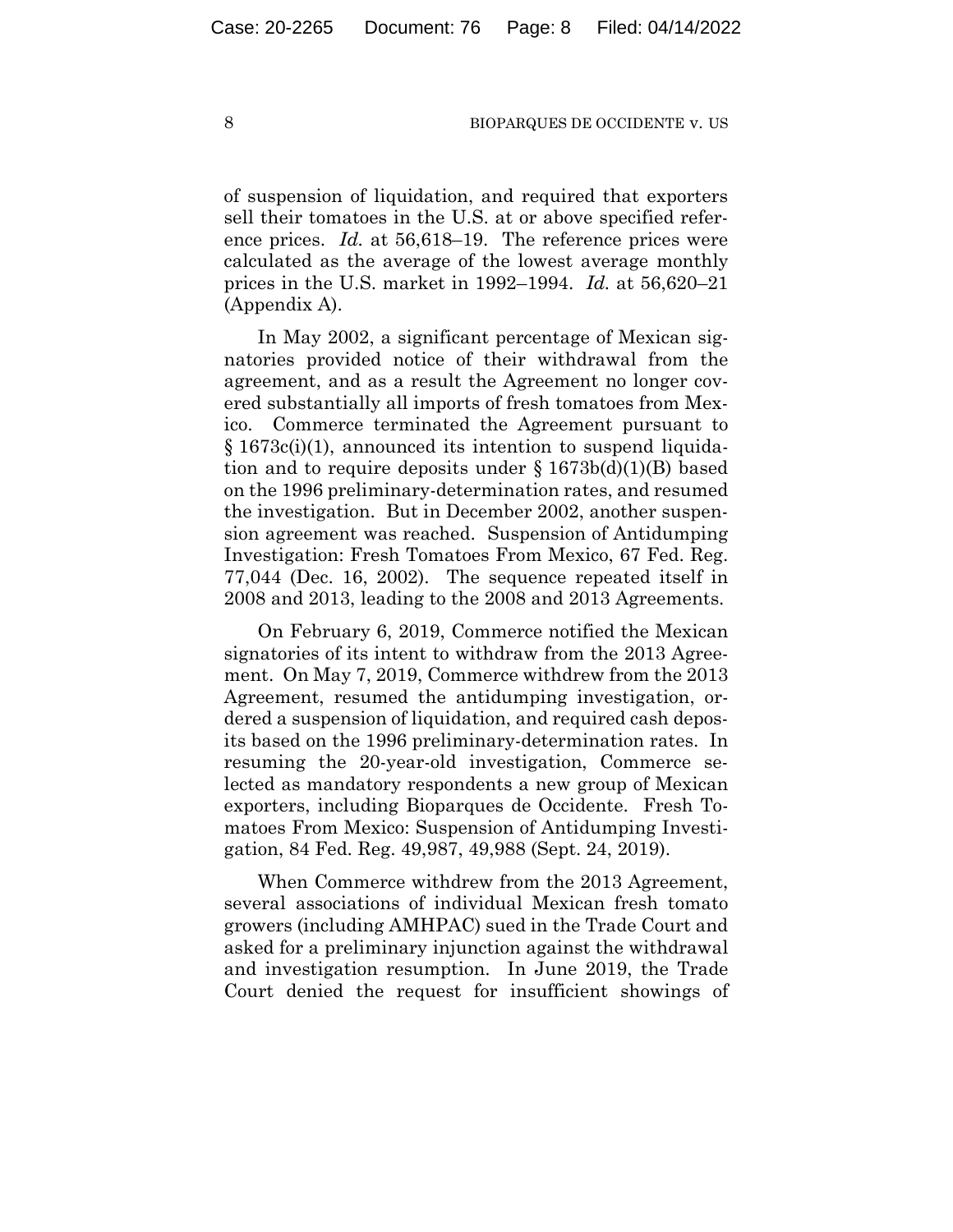irreparable harm and likely success on the merits. *Confederacion de Asociaciones Agricolas del Estado de Sinaloa, A.C. v. United States*, 389 F. Supp. 3d 1386 (Ct. Int'l Trade 2019) (*CAADES*). In July 2019, we then denied mandamus relief from the Trade Court's denial. *In re Confederacion de Asociaciones Agricolas del Estado de Sinaloa, et al*., 781 F. App'x 982 (Fed. Cir. 2019). We agreed that success on the merits was unlikely, noting that Commerce was permitted to withdraw under the termination clause of the 2013 Agreement. *Id.* at 987.

On September 19, 2019, Commerce announced that the parties had signed a new suspension agreement (the 2019 Agreement). Fresh Tomatoes from Mexico: Suspension of Antidumping Duty Investigation, 84 Fed. Reg. at 49,987– 89. The 2019 Agreement set higher reference prices, while retaining each signatory's obligation not to exceed its dumping margin examined during the investigation by 15%, and imposed monitoring and inspection to assess compliance with the Agreement's requirements. *Id.* at 49,990– 94. The Agreement also allowed either Commerce or the Mexican signatories to withdraw without penalty. *Id.* at 49,994. After the 2019 Agreement was signed, the plaintiffs in *CAADES* stipulated to dismissal.

Commerce then received timely requests to continue the investigation under  $\S 1673c(g)$  from domestic tomato growers Florida Tomato Exchange and Red Sun Farms. Commerce therefore continued the investigation. On October 25, 2019, it published its final determination that tomatoes from Mexico were being, or were likely to be, sold in the U.S. at less than fair value. Fresh Tomatoes from Mexico: Final Determination of Sales at Less than Fair Value, 84 Fed. Reg. 57,401 (Oct. 25, 2019) (*Final Determination*). Commerce calculated a dumping margin of 30.48% for Bioparques de Occidente and Agricola La Primavera and a 20.91% all-others rate. *Id.* at 57,402. The ITC published its determination of material injury to a U.S. industry on December 12, 2019. Fresh Tomatoes from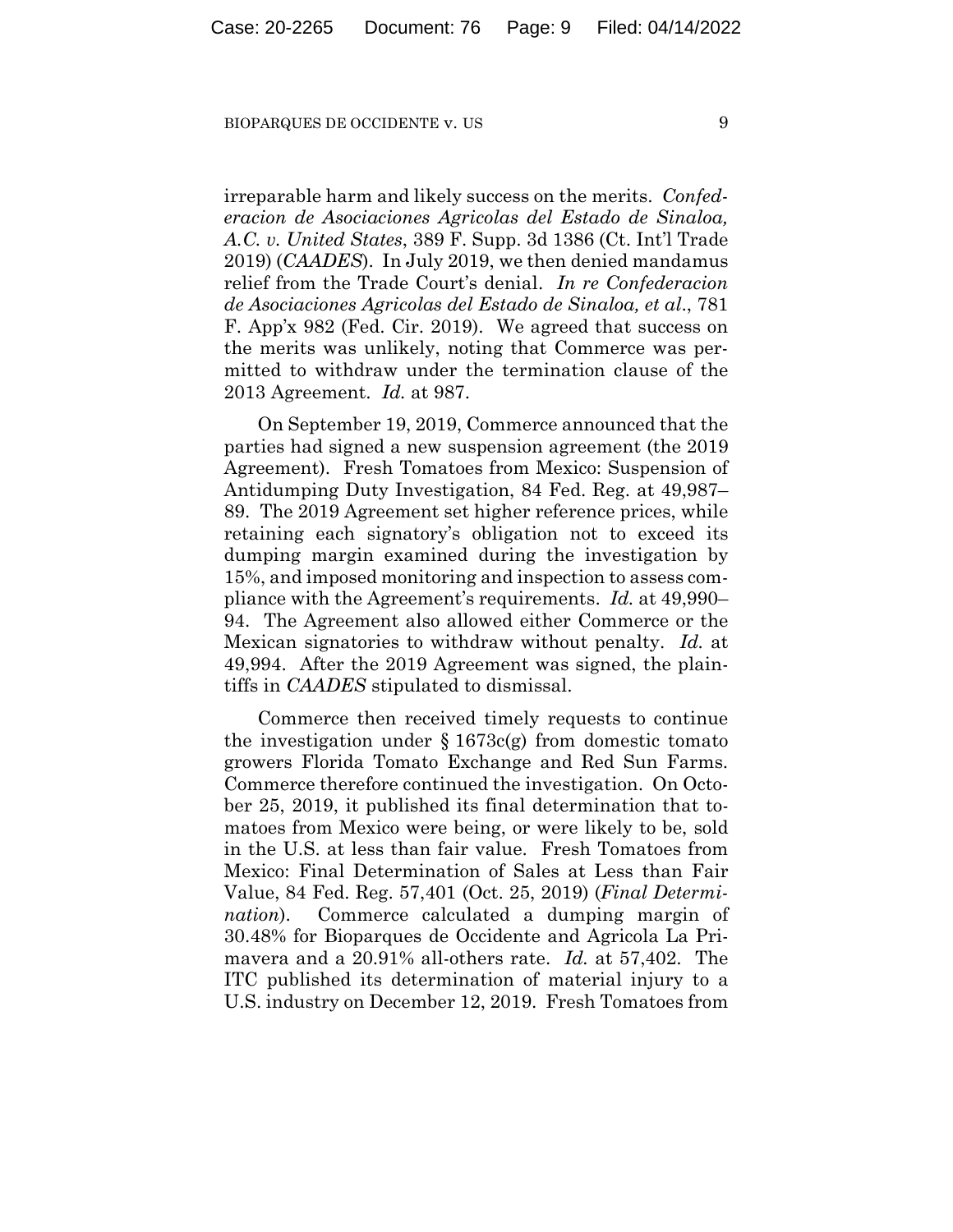Mexico, 84 Fed. Reg. 67,958 (Dec. 12, 2019). But no antidumping order issued because the 2019 Agreement remained in force and valid. *See Final Determination*, 84 Fed. Reg. at 57,403 ("Commerce will not issue an antidumping duty order so long as . . . [t]he 2019 Agreement remains in force . . . .").

Between November 2019 and February 2020, Bioparques filed three very similar complaints challenging Commerce's withdrawal from the 2013 Agreement and its *Final Determination*: USCIT Nos. 19-00204, 19-00210, and 20-00035. Bioparques alleged that Commerce lacked authority to withdraw from the 2013 Agreement and continue the investigation, that Commerce's examination of Bioparques as a new respondent in an allegedly compressed investigation violated Bioparques's due process rights, that Commerce committed timing and procedural errors in reaching its final determination, and that Commerce used incorrect methodologies to calculate the rates in its final determination. Bioparques requested that the Trade Court declare the 2019 *Final Determination* invalid and vacate Commerce's withdrawal from the 2013 Agreement.

The complaints asserted different bases for jurisdiction. In No. 19-00210, Bioparques invoked  $§ 1516a(g)(3)(A)(i)$ , addressing final determinations involving free trade area countries, which, if applicable, would support Trade Court jurisdiction under 28 U.S.C. § 1581(c). J.A. 60–68. In No. 19-00204, Bioparques invoked  $\S$  1516a(a)(2)(A) and  $\S$  1516a(a)(2)(B)(iv), which, if applicable, also would support Trade Court jurisdiction under 28 U.S.C. § 1581(c). J.A. 51–59. Finally, in No. 20-00035, Bioparques asserted jurisdiction under 28 U.S.C. § 1581(i)(4) (now 28 U.S.C.  $\S$  1581(i)(1)(D)), the residual clause covering actions arising out of laws "providing for . . . administration and enforcement" of tariffs and duties. J.A. 69– 76.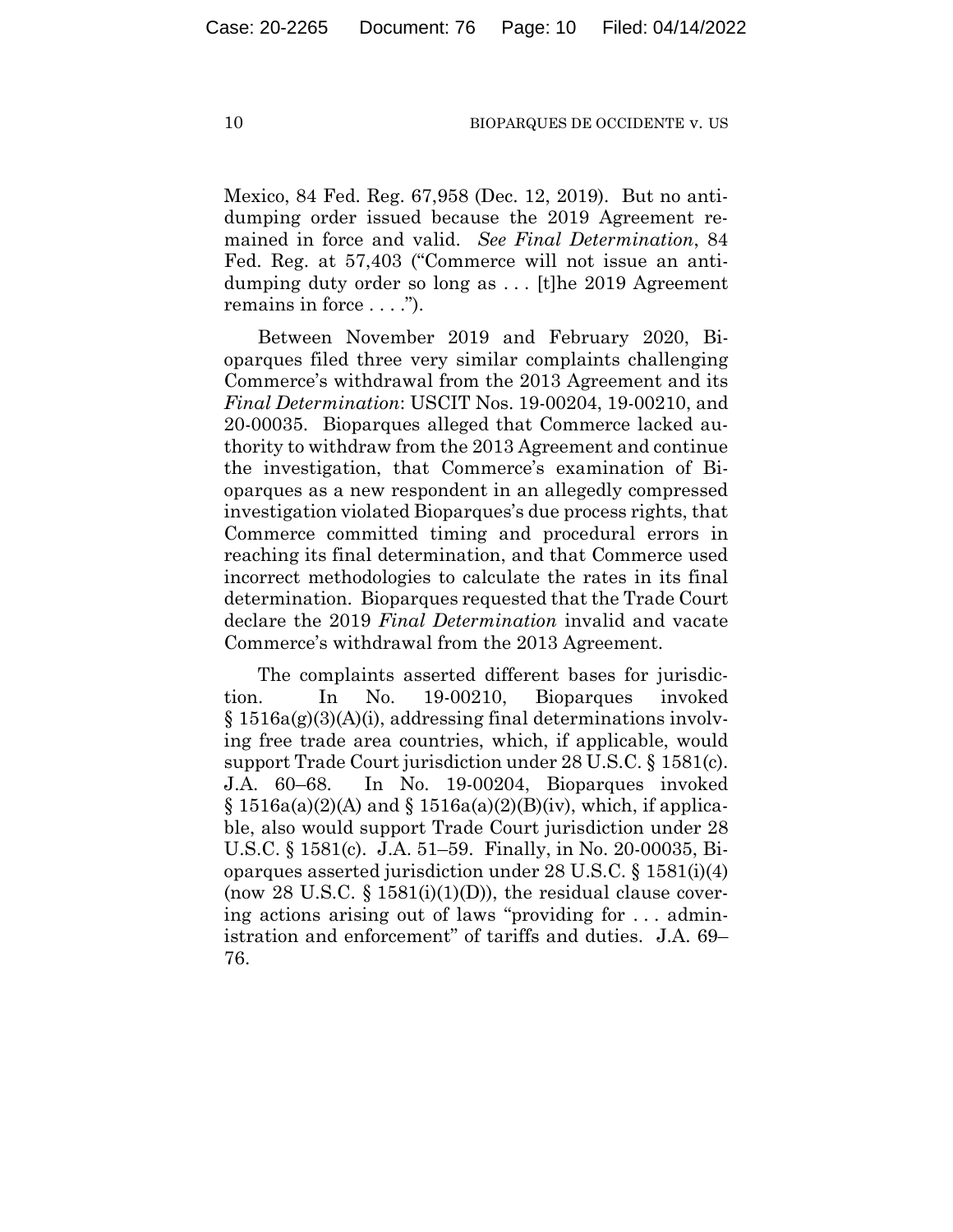The government moved to dismiss under USCIT Rule 12(b)(1) for lack of subject matter jurisdiction and USCIT Rule 12(b)(6) for failure to state a claim upon which relief could be granted. S.Appx. 113–15. On September 11, 2020, the Trade Court issued identical decisions in all three cases, dismissing the complaints under Rule 12(b)(1). *Bioparques de Occidente, S.A. de C.V. v. United States*, 470 F. Supp. 3d 1366 (Ct. Int'l Trade 2020). The court held that Bioparques's claims regarding the *Final Determination* did not "present an actual case or controversy" because Bioparques (as a member of AMHPAC) was a signatory to the still-in-force 2019 Agreement, which prevented an antidumping duty order from being issued, meaning that Bioparques was suffering "no concrete or particularized injury" from the *Final Determination*. *Id.* at 1372. For that reason alone, and not for want of fitness of the issues for adjudication, the court held this challenge "unripe." *Id.* The court then held that the challenges to Commerce's termination of the 2013 Agreement became moot when Bioparques (via its representatives) signed the superseding 2019 Agreement. *Id.* at 1373. Addressing both challenges, the court added that it could not "condone Bioparques' litigation strategy in reaping the benefits of the 2019 Suspension Agreement while bringing an after-the-fact challenge to the final determination that currently has no impact and demanding that the court resurrect the 2013 Suspension Agreement when the claims here are not yet (and may never be) ripe." *Id.* Having held that the claims were, respectively, unripe and moot, the court did not reach other issues, such as whether the claims regarding the *Final Determination* were timely filed. *Id.*

Bioparques timely appealed. We have jurisdiction under 28 U.S.C. § 1295(a)(5).

II

We need not separately analyze Bioparques's challenges to the termination of the 2013 Agreement and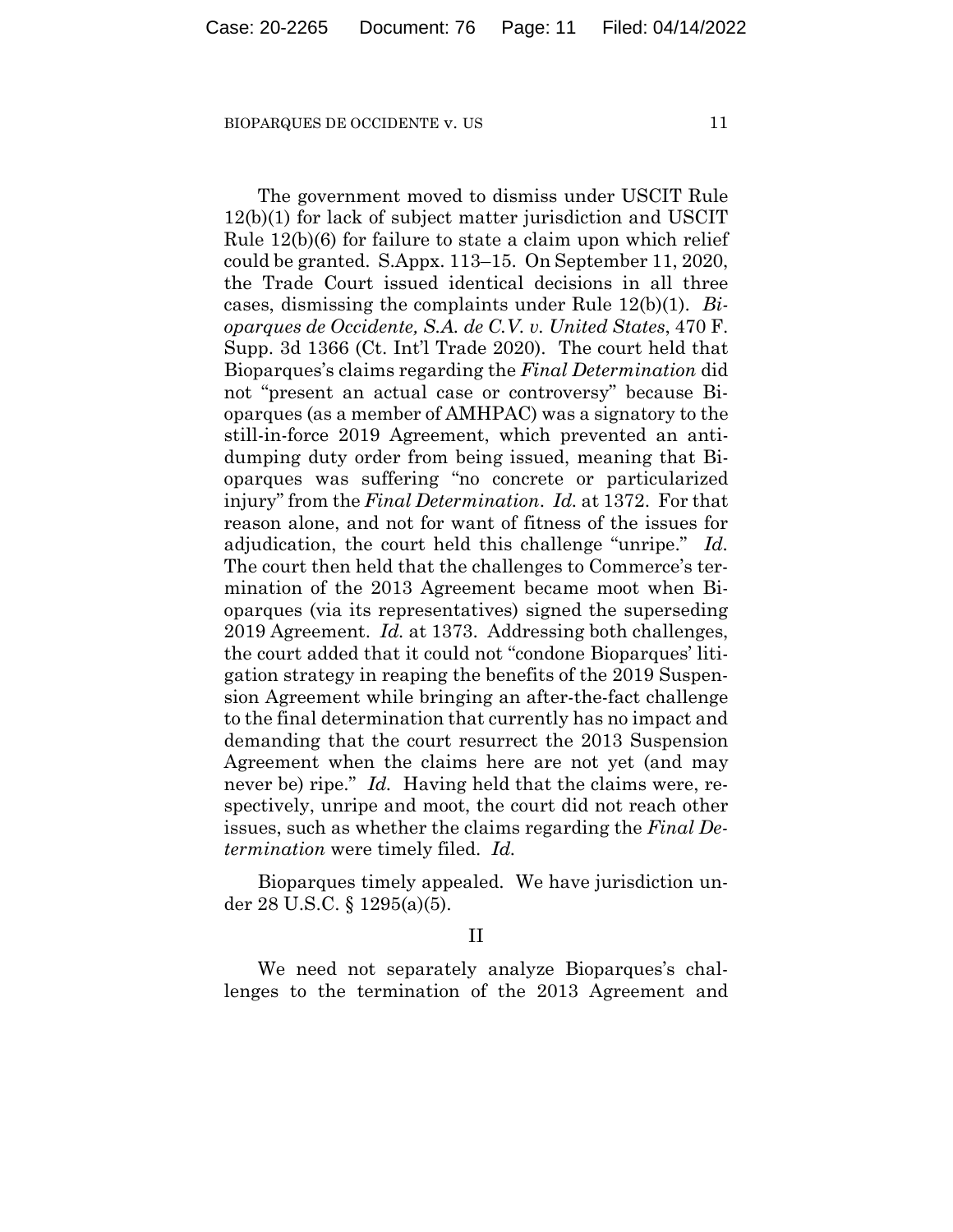negotiation of the 2019 Agreement. In *Confederacion de Asociaciones Agricolas del Estado de Sinaloa, A.C. v. United States*, No. 2020-2232, we today conclude that materially identical challenges, though not moot in a jurisdictional sense, state no plausible claim on which relief can be granted and must therefore be dismissed under Rule 12(b)(6). That holding controls our disposition of the same issue in this case. This aspect of Bioparques's complaint must be dismissed, leaving Bioparques's challenges to the *Final Determination* for separate consideration.

## III

## A

The Trade Court granted the Rule 12(b)(1) motion to dismiss on the ground that Bioparques's challenges to the *Final Determination* do not currently present a justiciable case or controversy, as required by Article III for subject matter jurisdiction. We review such a dismissal de novo. *See*, *e.g.*, *Hutchinson Quality Furniture, Inc. v. United States*, 827 F.3d 1355, 1359 (Fed. Cir. 2016) (Trade Court's jurisdictional dismissal reviewed de novo); *Shinnecock Indian Nation v. United States*, 782 F.3d 1345, 1348 (Fed. Cir. 2015) (ripeness dismissal reviewed de novo); *Ford Motor Co. v. United States*, 688 F.3d 1319, 1323 (Fed. Cir. 2012) (non-justiciability dismissal reviewed de novo); *Totes-Isotoner Corp. v. United States*, 594 F.3d 1346, 1350 (Fed. Cir. 2010) (lack of jurisdiction, lack of standing, and non-justiciability present legal questions decided de novo). At the motion to dismiss stage, we "must accept wellpleaded factual allegations as true and must draw all reasonable inferences in favor of the claimant." *Hutchinson*, 827 F.3d at 1359 (citation omitted).

The Trade Court relied solely on its determination of no justiciable case or controversy in deeming Bioparques's challenge to the *Final Determination* to be not jurisdictionally ripe, correctly not finding any lack of fitness of the issues for judicial review. *Bioparques* 470 F. Supp. 3d at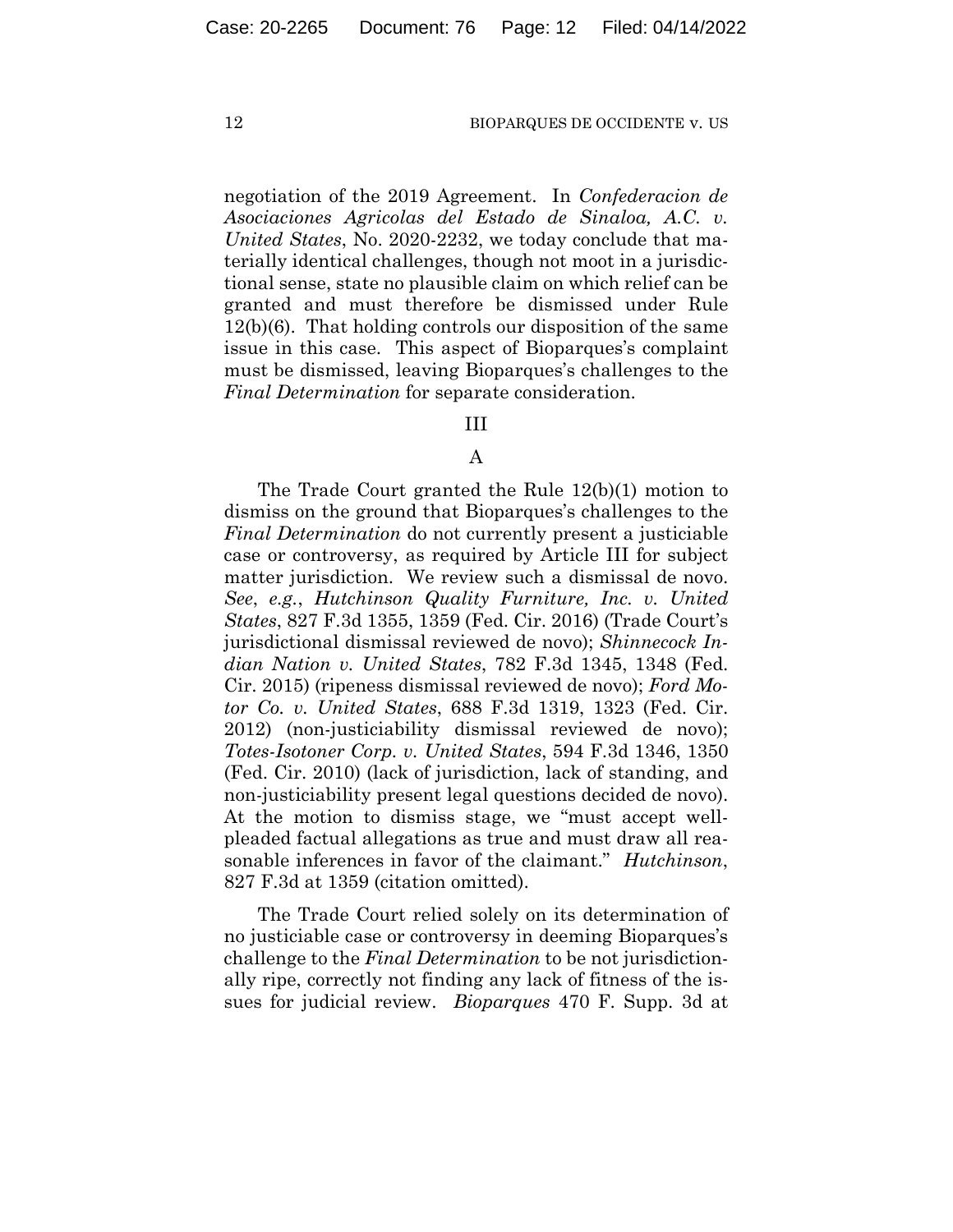1372–73. We therefore limit our discussion to the determination that Bioparques lacks a present, concrete interest required for justiciability. We reverse that determination, concluding that Bioparques's interest is adequate under Supreme Court authority—in particular, *MedImmune, Inc. v. Genentech, Inc.*, 549 U.S. 118 (2007). Although there might be additional bases for deeming Bioparques's interest constitutionally adequate, we need not so decide. Our conclusion applying *MedImmune* to the present circumstances suffices to hold that the challenge to the *Final Determination* here is justiciable and, accordingly, ripe for adjudication.3

For a dispute to present a justiciable case or controversy, it must be "'definite and concrete, touching the legal relations of parties having adverse legal interests'; and . . . 'real and substantial' and 'admi[t] of specific relief through a decree of a conclusive character, as distinguished from an opinion advising what the law would be upon a hypothetical state of facts.'" *MedImmune*, 549 U.S. at 127 (quoting *Aetna Life Ins. Co. v. Haworth*, 300 U.S. 227, 240–41 (1937)). In *MedImmune*, the plaintiff was paying ongoing royalties for a license to a patent and sought a declaratory judgment that the patent was invalid or not infringed. *Id.* at 121–22. The Court recognized that there was

<sup>3</sup> The close relationship among the Article III caseor-controversy doctrines, such as ripeness and justiciability, is well recognized. *See*, *e.g.*, *MedImmune*, 549 U.S. at 128 n.8; *Fisher v. United States*, 402 F.3d 1167, 1176 (Fed. Cir. 2005); 13 C. Wright, A. Miller, & E. Cooper, Federal Practice & Procedure § 3529 & n.6 (3d ed. 2021). Here, the government identifies the controlling issue when it argues: "[W]hether the issue is one of standing or one of ripeness, Bioparques's claims are non-justiciable because appellants suffer no real or present or concrete injury." Gov't Br. at 40.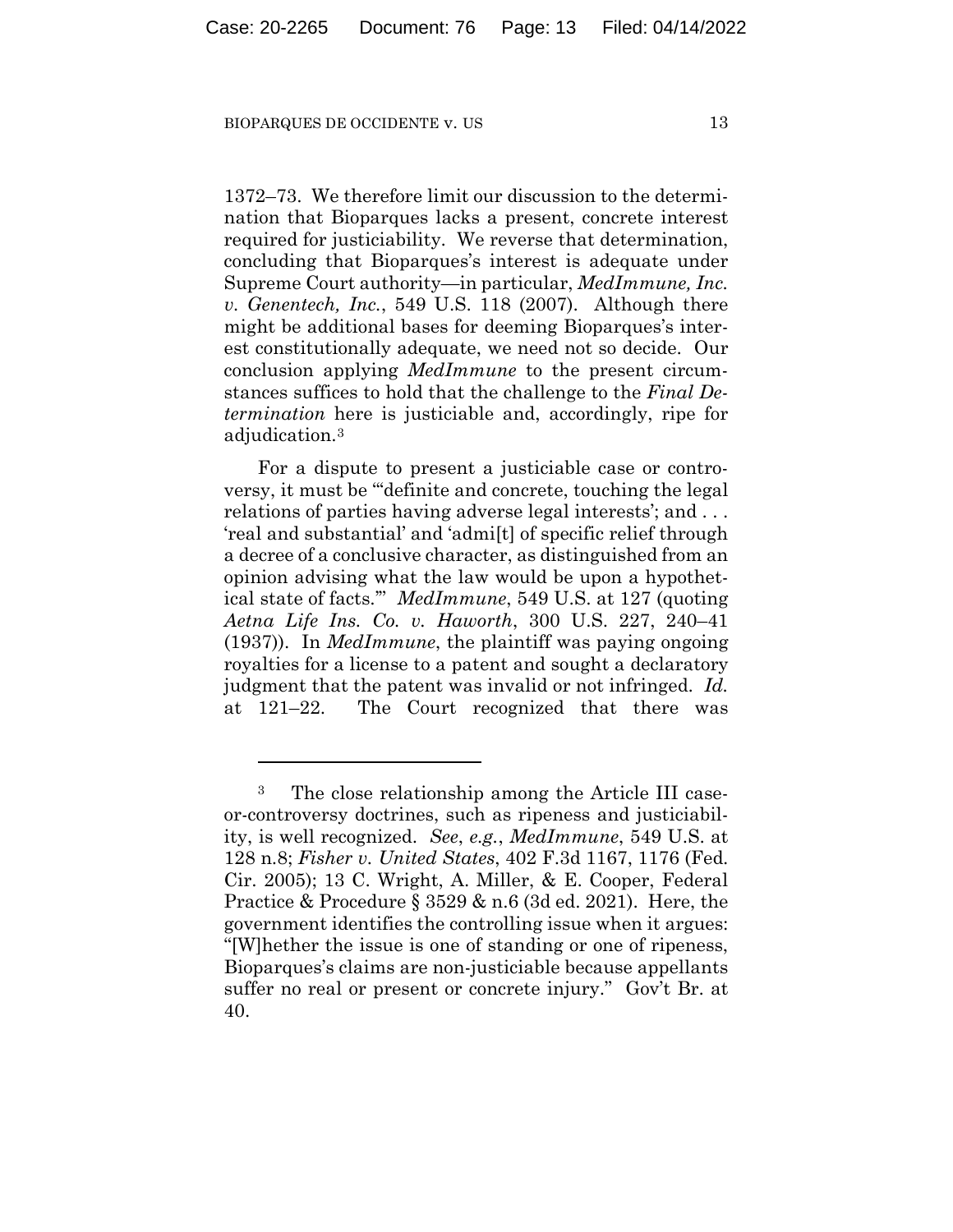undisputedly a justiciable concrete controversy between the parties—legal liability for patent infringement would continue or end, depending on the outcome—subject only to one possible objection raised by the patent holder. *Id.* at 128. The objection was that the plaintiff, by agreeing to the terms of the license, had purchased an "insurance policy, immunizing it from suits for infringement," and that it should not be able to "enjoy[] its immunity while bringing a suit" to challenge the patent. *Id.* at 134–35.

The Supreme Court rejected that objection. It held that, to establish a justiciable case or controversy under Article III, a patent licensee is not required to terminate the license before seeking a declaratory judgment that the licensed patents are invalid or not infringed. *Id.* at 137. The Court also rejected a requirement that, for justiciability of a declaratory-judgment challenge, the plaintiff must have a "reasonable apprehension of imminent suit." *Id.* at 132 n.11. The Court determined that there was a justiciable case or controversy even though the plaintiff's own acts (*i.e.*, remaining in the agreement and paying royalties) "eliminate[d] the imminent threat of harm." *Id.* at 128. In other words, as this court has subsequently explained, a licensee is "not required to cease its contract payments," thereby opening itself to greater liability, "in order to resolve its disputed contract rights." *Apple Inc. v. Qualcomm Inc.*, 992 F.3d 1378, 1383 (Fed. Cir. 2021) (finding *MedImmune* inapplicable where "the validity of the challenged patents" would not affect the plaintiff's "ongoing royalty obligations"); *Apple Inc. v. Qualcomm Inc.*, 17 F.4th 1131, 1134 (Fed. Cir. 2021) (similar); *see MedImmune*, 549 U.S. at 130–32 (discussing *Altvater v. Freeman*, 319 U.S. 359 (1943)).

The Court in *MedImmune* also considered and rejected the patent owner's invocation of the common-law rule that "a party to a contract cannot at one and the same time challenge its validity and continue to reap its benefits." 549 U.S. at 135. The Court explained that the plaintiff was not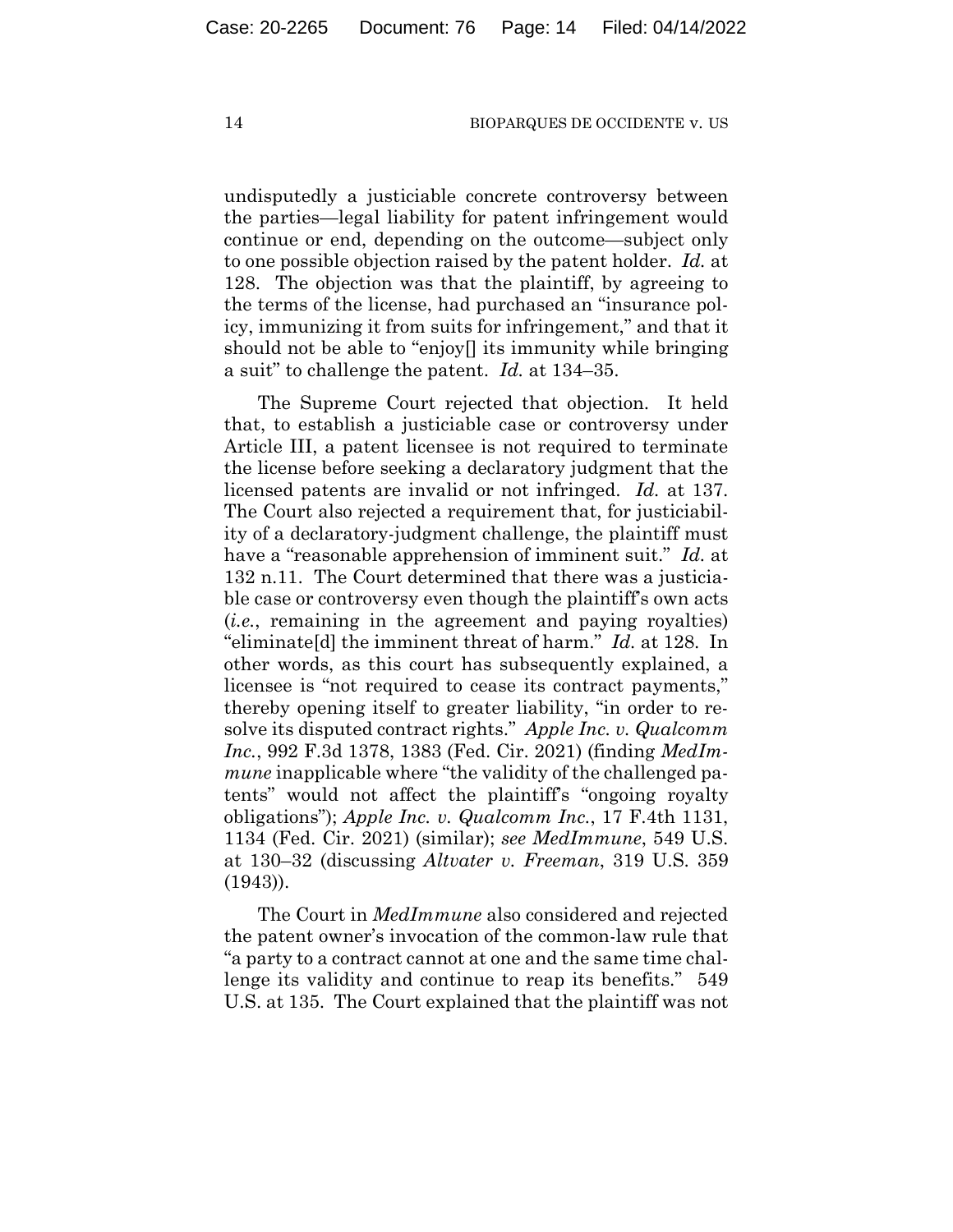repudiating the contract, but instead was "asserting that the contract, properly interpreted, d[id] not prevent it from challenging the patents, and d[id] not require the payment of royalties" because if either the patent was invalid or there was no infringement, the licensee need not pay royalties at all. *Id.*; *see also id.* at 123–24. The Court applied to the dispute between private parties before it the principle recognized in government-private disputes: "where threatened action by *government* is concerned," a plaintiff is not required to "expose himself to liability before bringing suit to challenge the basis for the threat." *Id.* at 128– 29; *see also Nat'l Org. of Veterans' Advocates, Inc. v. Sec'y of Veterans Affairs*, 981 F.3d 1360, 1371 (Fed. Cir. 2020).

In this case, we conclude, the 2019 Agreement is no more a bar to justiciability than was the patent license in *MedImmune*. The Trade Court deemed the dispute over the *Final Determination* non-justiciable because, as long as the 2019 Agreement is in force and governs Bioparques, no antidumping duty order based on the *Final Determination*  may issue; and the court said that it could not condone Bioparques's "litigation strategy" of "reaping the benefits of the 2019 Suspension Agreement" while at the same time bringing a challenge to the *Final Determination*. *oparques,* 470 F. Supp. 3d at 1372–73. But the Supreme Court rejected a materially analogous objection to justiciability in *MedImmune*—where the plaintiff was complying with the patent license, thereby forestalling an assertion of liability that would (non-speculatively) occur if the plaintiff stopped paying royalties. Under *MedImmune,* which allowed the plaintiff to challenge the basis for patent liability without withdrawing from the license agreement, Bioparques need not withdraw from the 2019 Agreement, exposing itself to greater liability (through the issuance of an antidumping order), in order to challenge the basis for antidumping liability under Commerce's *Final Determination*.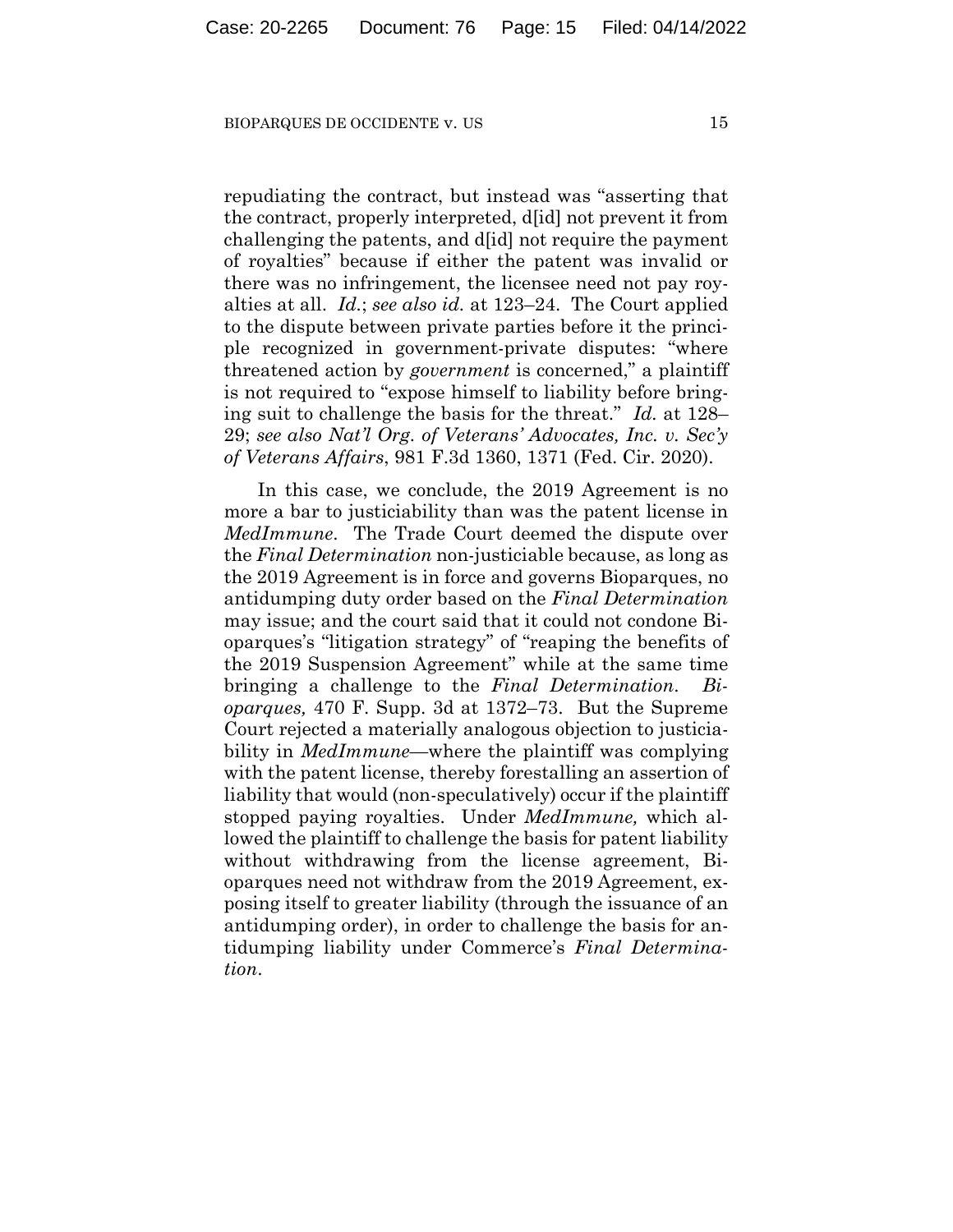The particularized, concrete interest Bioparques has in challenging the *Final Determination* is far from speculative. In particular, Bioparques alleges errors by Commerce that, if proved, could result in a negative determination on dumping and consequent automatic termination of the 2019 Agreement. *See* § 1673c(f)(3)(A) (explaining that, if the final determination by either Commerce or the ITC is negative, "the agreement shall have no force or effect and the investigation shall be terminated"). The agreement would similarly be terminated if the revised antidumping margins were found to be de minimis, *see* § 1673d(a)(4), defined as less than 2 percent ad valorem,  $\S 1673b(b)(3)$ . Thus, like the licensee in *MedImmune*, who was paying royalties to practice the patent but could have stopped without liability upon a favorable adjudication of invalidity or non-infringement, *see* 549 U.S. at 135, Bioparques could avoid the burdens of both the 2019 Agreement (with its minimum reference prices and other obligations) and antidumping duties upon a favorable adjudication of the challenges to the *Final Determination*.

Even if Bioparques's challenges to the *Final Determination* were to succeed only in reducing, but not eliminating, antidumping duties, Bioparques still would have a plausible, particularized interest in its challenge. Partial success in litigation would alter the level of duties that is the crucial comparator in Bioparques's decision whether to remain in the 2019 Agreement—a decision that the Trade Court and the government recognize Bioparques is free to make "for any reason, or for no reason at all." *Bioparques*, 470 F. Supp. 3d at 1373; Gov't Br. at 16 (explaining that Bioparques may "withdraw from the agreement with no change to the signatory status" of other AMHPAC members). Neither the Trade Court nor the government in this case cites authority establishing that, or providing a persuasive reason why, the interest in altering the legal landscape in this way is insufficient for a justiciable controversy. The Trade Court and the government (and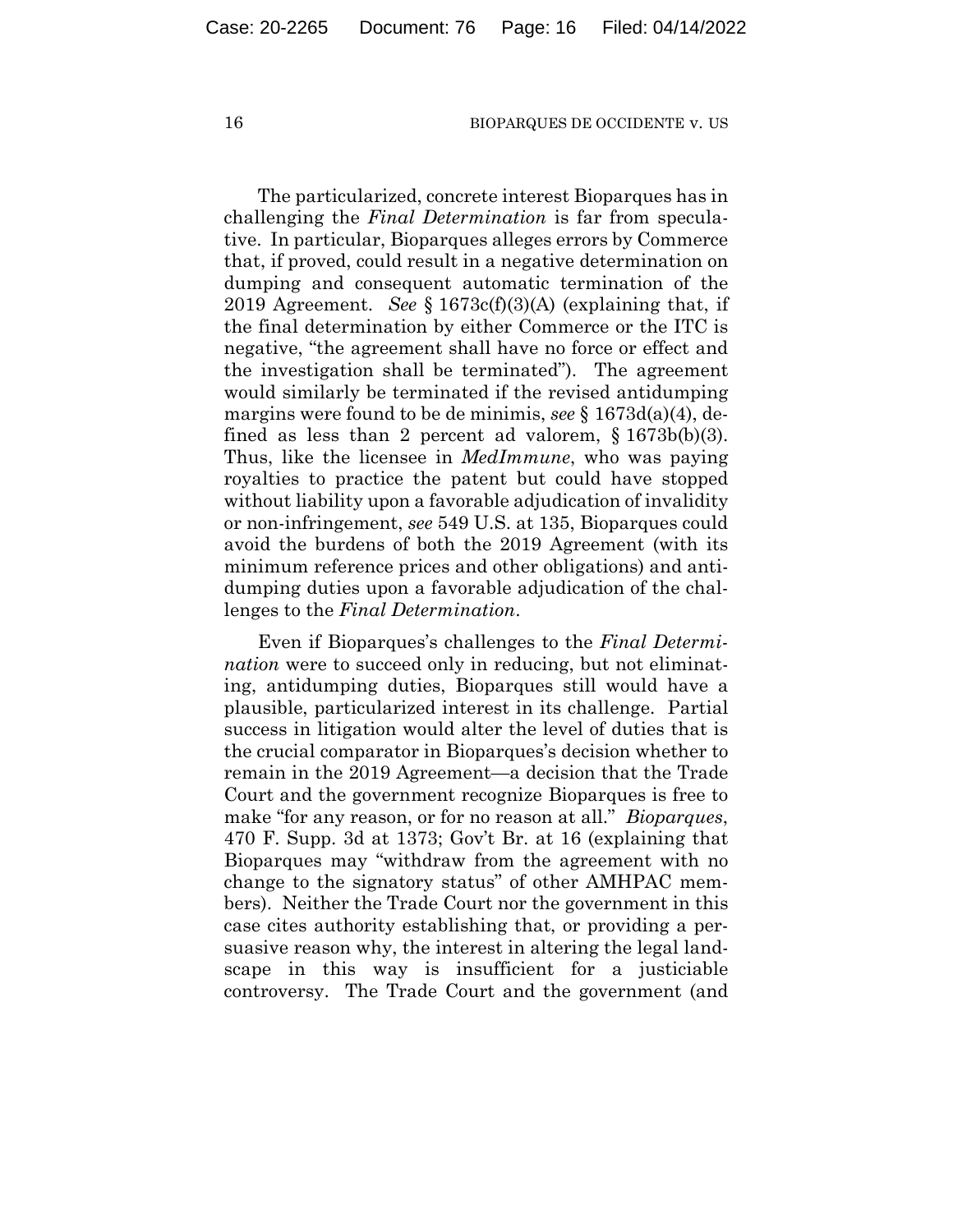the Florida Tomato Exchange) assert that Bioparques must give up the current protection of the 2019 Agreement in order to challenge the *Final Determination*, but that assertion is counter to *MedImmune*, as we have explained.

Congress itself recognized that exporters, necessarily including signatories, have an interest in a final determination in a continued investigation after execution of a suspension agreement. The Tariff Act provides that, after publication of a suspension agreement, not only specified domestic-industry entities but also "an exporter or exporters accounting for a significant proportion of exports . . . of the subject merchandise" may request that the investigation be continued and that, upon receipt of such a request, Commerce must in fact continue the investigation—the object of which is to reach a final determination.  $\S 1673c(g)$ . This provision rests on the evident premise that signatories to a suspension agreement—who must, for the agreement to be proper under § 1673c(c), account for "substantially all" exports—are among those who have a concrete interest in securing a correct final determination even if the suspension agreement is still in force.

We hold, therefore, that Bioparques has presented a justiciable case or controversy under Article III in its challenge to the *Final Determination*. We reverse the Trade Court's determination that the challenge is not ripe.

B

We next consider whether statutory jurisdiction exists over Bioparques's challenge to Commerce's *Final Determination*—specifically, whether the Tariff Act of 1930 provides such jurisdiction where no antidumping duty order has issued. The question was presented to the Trade Court, but that court did not reach it, instead dismissing for lack of jurisdiction on constitutional grounds. Because we reverse the Trade Court's constitutional conclusion, we reach the issue of statutory jurisdiction.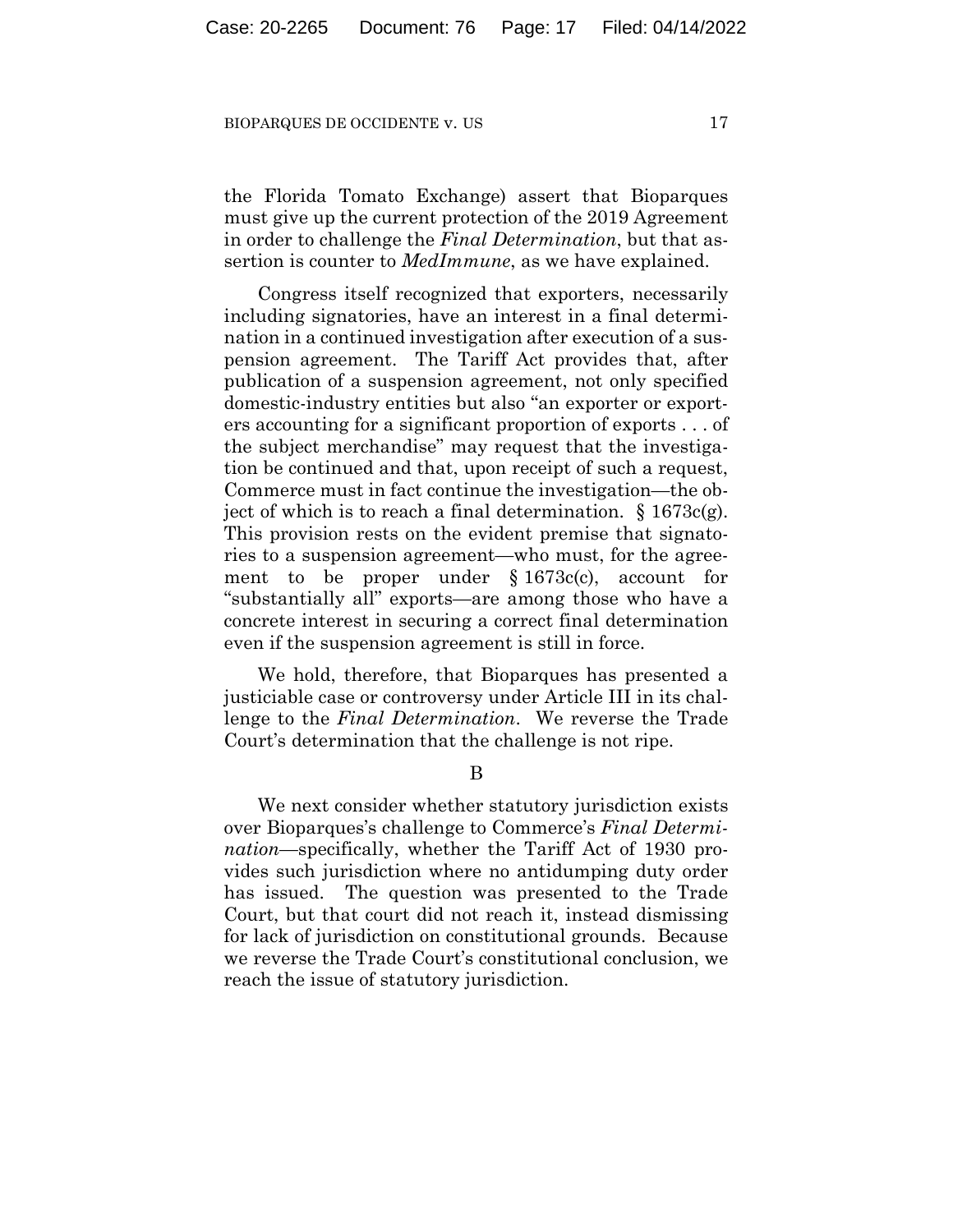Bioparques asserted alternative statutory bases for the Trade Court's jurisdiction over the challenge to Commerce's *Final Determination* before the entry of an antidumping duty order. It asserted jurisdiction based on  $\S$ § 1516a(g)(3)(A)(i) and 1516a(a)(2)(B)(i); and it also asserted jurisdiction based on  $\S$ § 1516a(a)(2)(A)(i) and  $1516a(a)(2)(B)(iv)$ , as well as on 28 U.S.C. § 1581(i)(4) (now 28 U.S.C.  $\S$  1581(i)(1)(D)). We reach only the first ground here. It has not been disputed that this jurisdictional basis, if present, suffices for Bioparques to obtain the relief it seeks if it proves its case.

Under 28 U.S.C. § 1581(c), the Trade Court has "exclusive jurisdiction of any civil action commenced under section 516A or 517 of the Tariff Act of 1930." Section 516A, codified as 19 U.S.C. § 1516a, provides for judicial review of some determinations in antidumping duty proceedings (and countervailing duty proceedings, not at issue here). And it sets timing rules—which are generally jurisdictionlimiting—governing when challenges may be brought. *See* 28 U.S.C. § 2636(c) (barring a challenge to a reviewable determination in 19 U.S.C. § 1516a unless it is commenced within the time specified in that section); *Georgetown Steel Corp. v. United States*, 801 F.2d 1308, 1312 (Fed. Cir. 1986) (determining that the Trade Court lacked jurisdiction where the complaint was not timely filed under 19 U.S.C. § 1516a).

One of the "[r]eviewable determinations" discussed in § 1516a is a "[f]inal affirmative determination[] by the administering authority and by the Commission under section . . . 1673d of this title, including any negative part of such a determination."  $\S$  1516a(a)(2)(B)(i) (ellipsis where § 1671d, concerning countervailing duties, appears) [hereafter "B(i)"]. The referred-to  $\S 1673d$  addresses affirmative final determinations in antidumping duty investigations, *i.e.*, final determinations that the subject merchandise is being, or is likely to be, sold in the U.S. at less than fair value, § 1673d(a)(1), like the *Final Determination*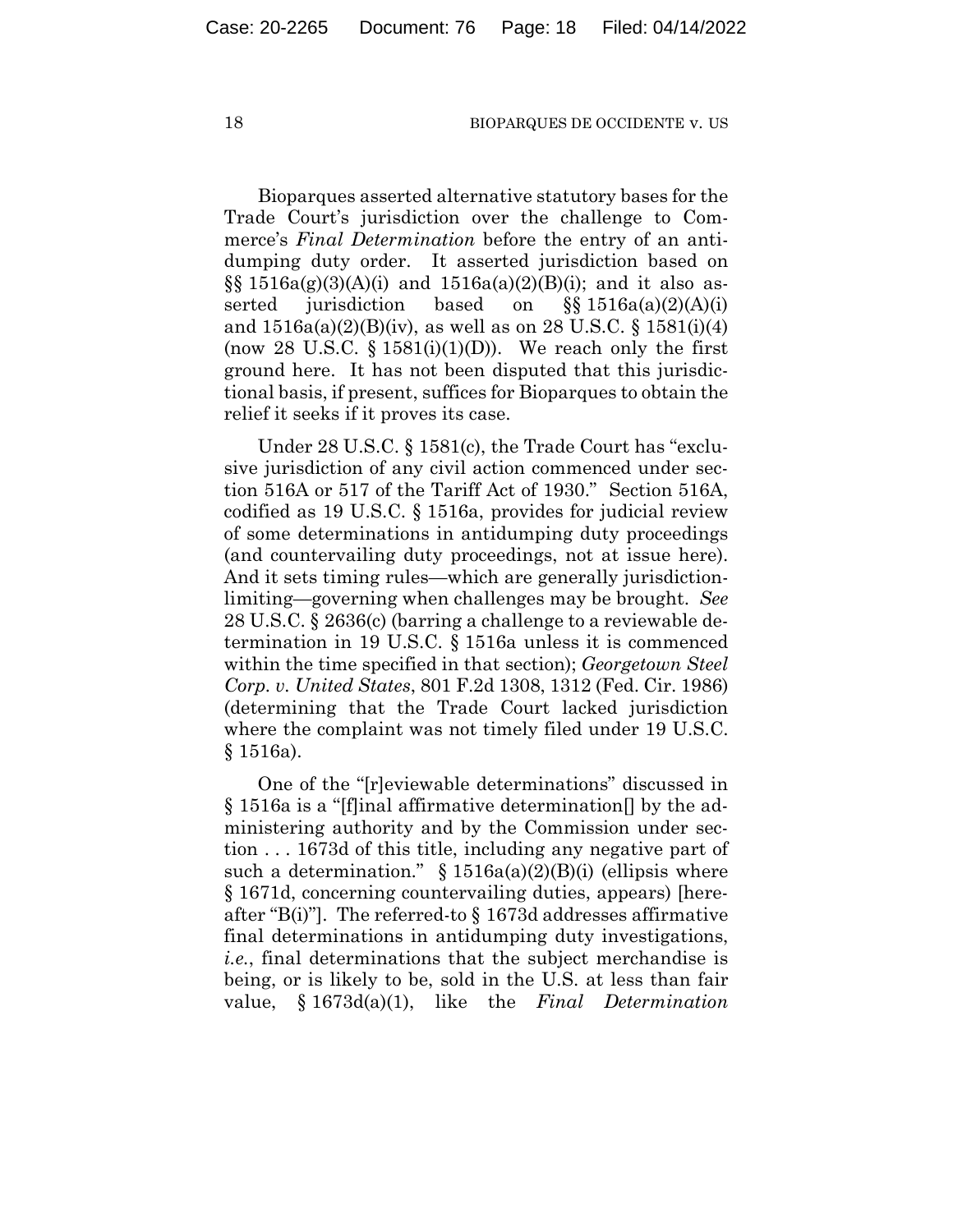published here. But it is not disputed before us that, in most antidumping proceedings, such an affirmative final determination under B(i) may be challenged only during a defined period—starting on the date of publication of an antidumping duty "*order* based upon" that affirmative final determination and ending 30 days later. *See*   $§ 1516a(a)(2)(A)(i)(II)$  (emphasis added). And no such order has been issued based on the *Final Determination* here because of the 2019 Agreement, a fact that would block review here if that prerequisite applied.

But special rules are available for review of antidumping duty determinations involving free trade area (FTA) countries, of which Mexico is one.4 "Determination" under the FTA rules is defined to include, among others, a B(i) determination.  $\S 1516a(g)(1)(B)$ . Further, a B(i) determination is reviewable under § 1516a(a) if "neither the United States nor the relevant FTA country requested review by a binational panel pursuant to article 1904 of the [United States-Canada Free-Trade Agreement] or article 10.12 of the [United States-Mexico-Canada Agreement]."  $§ 1516a(g)(3)(A)(i)$ . And, of particular importance here, FTA-country antidumping duty review actions are not subject to the rule for non-FTA countries (not disputed here, as noted above) that a party cannot challenge an affirmative final antidumping duty determination until after an antidumping duty *order* has been published. Reviewability

<sup>4</sup> When Bioparques's complaint was filed, a "[f]ree trade area country" was defined to include Canada and Mexico for such time as the North American Free Trade Agreement (NAFTA) was in force. *See* 19 U.S.C. §§ 1516a(f)(8), (10) (2006). NAFTA has since been replaced by the United States-Mexico-Canada Agreement (USMCA). The statute was amended in 2020 to define a "[r]elevant FTA country" as Canada and Mexico for such time as the USMCA is in force. 19 U.S.C.  $\S$  1516a(f)(9).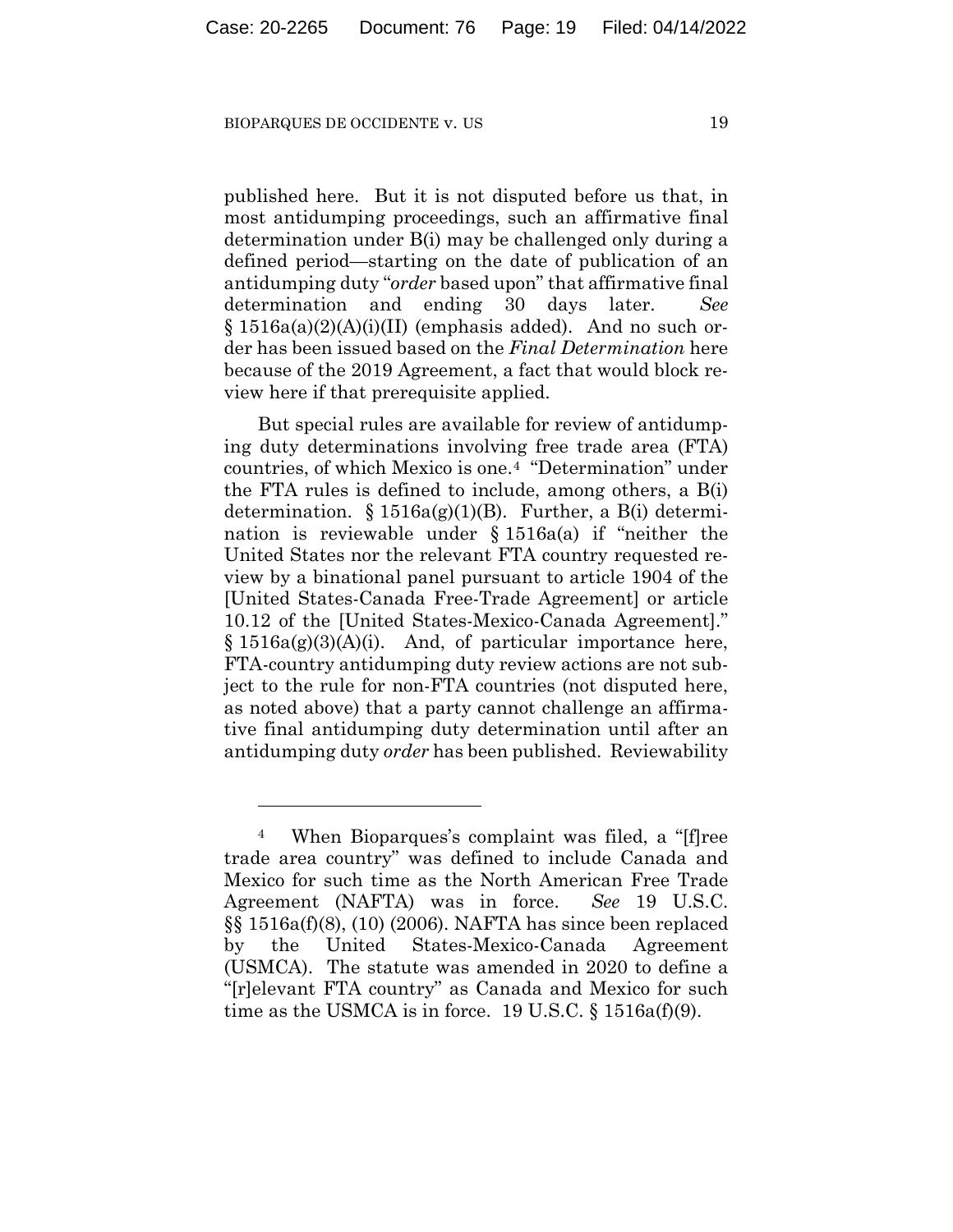of an FTA country affirmative final determination requires no such order; the period of review is defined with reference only to "the date on which notice of *the determination* is published in the Federal Register."  $\S 1516a(a)(5)(A)$  (emphasis added). Specifically, the period for filing begins on the 31st day after the day of publication of the determination (not an order based on it), *id.*, with a summons due within the next 30 days and a complaint due 30 days after the summons,  $\S 1516a(a)(2)$ .<sup>5</sup>

Here, Bioparques has argued for jurisdiction under B(i) based on the special provisions available in the FTA context. And neither the government nor the Florida Tomato Exchange has offered evidence or argument that any jurisdictional prerequisite has not been met. It is undisputed that no binational panel was sought, and there has been no dispute about the timeliness of Bioparques's summons and complaint. J.A. 45–46; J.A. 60–68. Nor has the timeliness of notice been challenged before us. *See supra* n.5; Bioparques Br. at 16. In this appeal, the parties dispute only whether the *Final Determination* is a B(i) final affirmative determination.

The text of B(i) makes plain that it is. The provision allows for review of "[f]inal affirmative determinations by the administering authority and by the Commission under

<sup>5</sup> A special notice rule also applies in the FTA context. "[T]he party seeking to commence review [must] provide[] timely notice of its intent to commence such review to" three sets of parties—the "United States Secretary" and "relevant FTA [country] Secretary" (both defined by reference to the USMCA); all interested parties to the proceeding in connection with which the matter arises; and the administering authority or the Commission, as appropriate—within a specified period.  $\S 1516a(g)(3)(B);$  $\S 1516a(a)(5)$ ;  $\S 1516a(f)$ . We do not determine the precise meaning of this requirement or whether it is jurisdictional.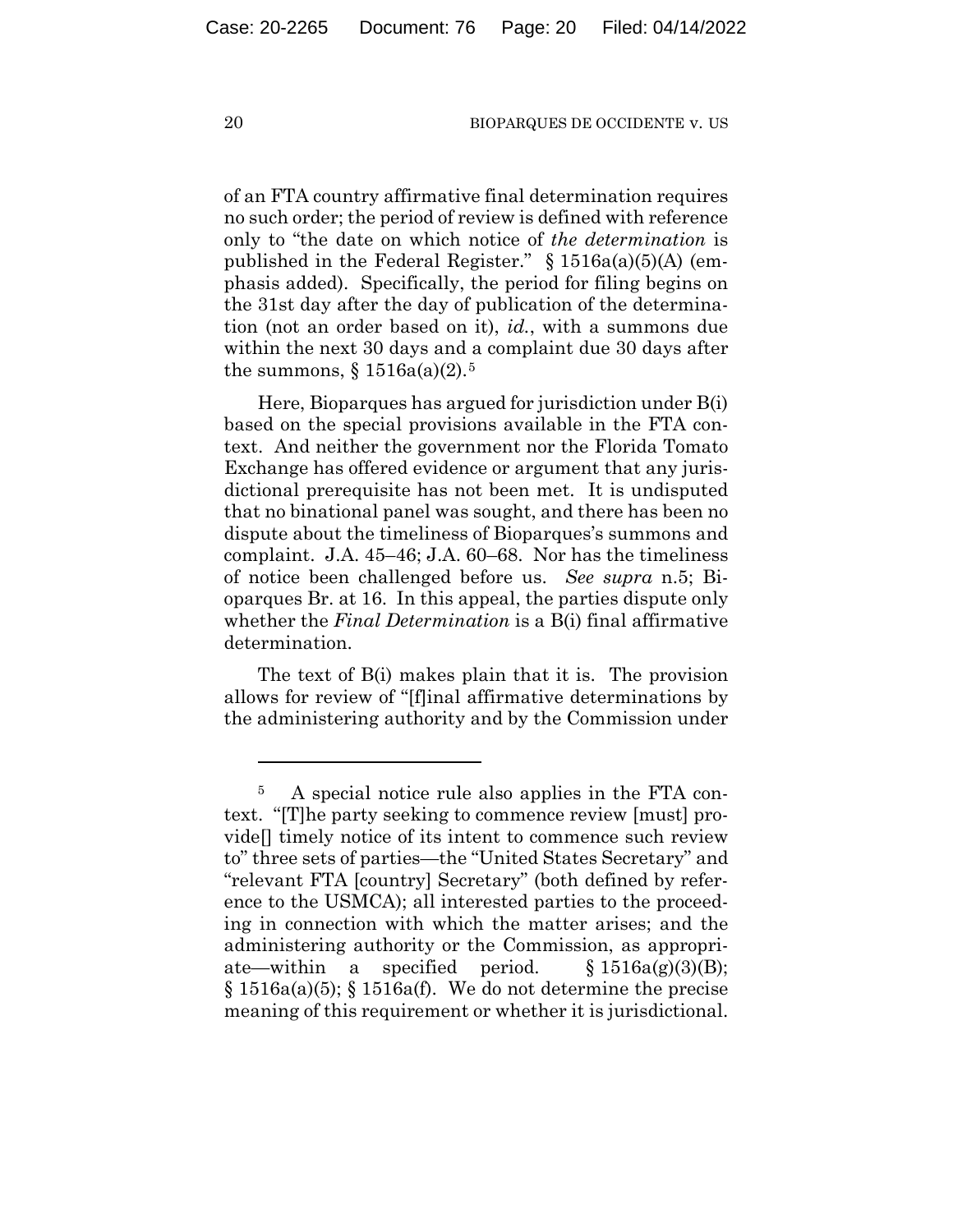section . . . 1673d of this title, including any negative part of such a determination."  $\S$  1516a(a)(2)(B)(i). The clause does not exclude a final affirmative determination from review just because it was reached in a continued investigation, as opposed to an investigation never interrupted by a suspension agreement. Section 1673d itself, to which this clause refers, is broadly titled "[f]inal determinations" and similarly does not exclude final determinations in continued investigations from the definition of "final determinations." The government has noted that § 1673c, which provides for continued investigations and final determinations in such investigations, is not identified in clause B(i). Gov't Br. at 52. But § 1673c itself makes clear that "[w]here [the] investigation is continued," a "final determination by the administering authority or the Commission" is a final determination "*under section 1673d of this title*." § 1673c(f)(3) (emphasis added). So the *Final Determination* comes with B(i)'s coverage of § 1673d.

The government agreed at oral argument that nothing in the language of B(i) excludes from its coverage a final affirmative determination made in a continued investigation in the suspension-agreement setting. Oral Arg. at 1:30:53–1:31:30. But it suggested that we should hold such a final determination in a continued investigation to be silently excluded from the plain-meaning coverage of B(i) because such a final determination is mentioned elsewhere in the list of reviewable determinations. Specifically, under § 1516a(a)(2)(B)'s declaration that what "follows" are reviewable decisions, clause (iv) covers a "determination . . . to suspend" an antidumping duty investigation, "including any final determination resulting from a continued investigation which changes the size of the dumping margin . . . at the time the suspension agreement was concluded." But that mention is not enough to override the plain meaning of B(i). The language of B(i) provides no hook for the suggested exclusion. And there is no conflict between the two provisions; nor has any other basis been presented to us